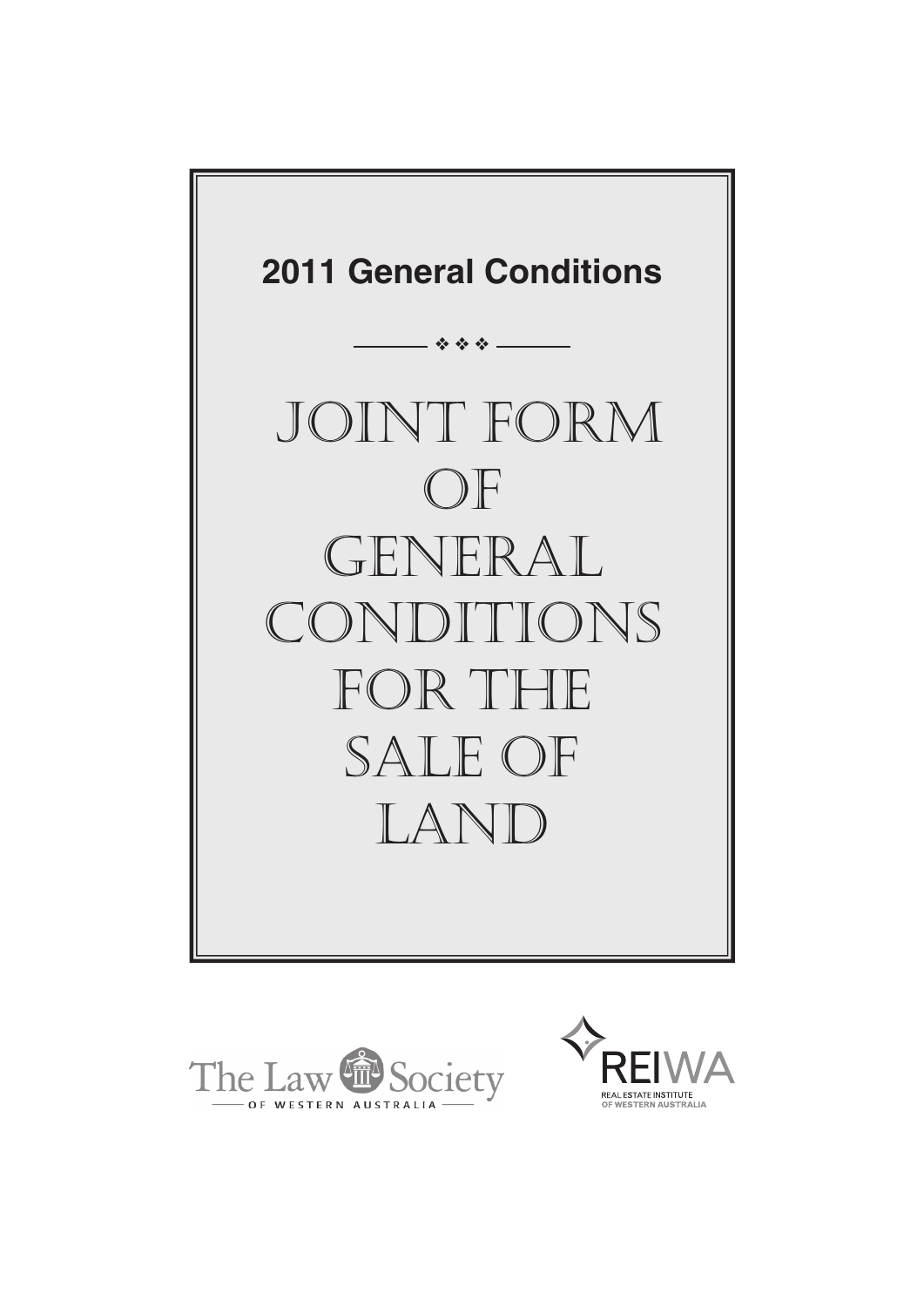# **Table of contents**

| <b>CLAUSE</b>   | For defined terms see clause 26                                 | <b>PAGE</b> | <b>CLAUSE</b> |             |                                                                                              | <b>PAGE</b> |
|-----------------|-----------------------------------------------------------------|-------------|---------------|-------------|----------------------------------------------------------------------------------------------|-------------|
| <b>Contents</b> |                                                                 |             | 6             |             | <b>Possession and Rent</b>                                                                   |             |
| 1               | <b>Deposit</b>                                                  | 4           |               | 6.1         |                                                                                              |             |
| 1.1             |                                                                 |             |               | 6.2         |                                                                                              |             |
| 1.2             |                                                                 |             |               | 6.3         | Principal residence - limited occupation right                                               |             |
|                 |                                                                 |             |               | 6.4         |                                                                                              |             |
| 1.3             |                                                                 |             |               | 6.5         |                                                                                              |             |
| 1.4             |                                                                 |             |               | 6.6         |                                                                                              |             |
| 1.5             |                                                                 |             |               | 6.7         |                                                                                              |             |
| 1.6             |                                                                 |             |               |             |                                                                                              |             |
| 1.7             |                                                                 |             |               | 6.8         |                                                                                              |             |
| 1.8             |                                                                 |             |               | 6.9         |                                                                                              |             |
| 1.9             |                                                                 |             |               |             |                                                                                              |             |
| 1.10            |                                                                 |             | 7             |             | Outgoing                                                                                     |             |
| 1.11            |                                                                 |             |               | 7.1         |                                                                                              |             |
| $\overline{2}$  | <b>Encumbrance</b>                                              | 4           |               | 7.2         |                                                                                              |             |
| 2.1             |                                                                 |             |               | 7.3         |                                                                                              |             |
| 2.2             |                                                                 |             |               | 7.4         |                                                                                              |             |
| 2.3             |                                                                 |             |               | 7.5         |                                                                                              |             |
| 2.4             |                                                                 |             |               | 7.6         |                                                                                              |             |
| 2.5             | Easement, restrictive covenant, Title Restriction or Memorial 5 |             | 8             | <b>Risk</b> |                                                                                              |             |
| 2.6             | Land sold subject to easement or restrictive covenant 5         |             |               | 8.1         |                                                                                              |             |
| 2.7             |                                                                 |             |               | 8.2         |                                                                                              |             |
| 2.8             | Land sold subject to Remediated Site Memorial  5                |             |               | 8.3         |                                                                                              |             |
| 2.9             |                                                                 |             |               | 8.4         |                                                                                              |             |
| 3               | <b>Settlement</b>                                               | 6           |               | 8.5         |                                                                                              |             |
| 3.1             |                                                                 |             |               | 8.6         |                                                                                              |             |
| 3.2             |                                                                 |             |               | 8.7         |                                                                                              |             |
| 3.3             |                                                                 |             |               | 8.8         |                                                                                              |             |
| 3.4             |                                                                 |             |               | 8.9         |                                                                                              |             |
| 3.5             |                                                                 |             |               |             |                                                                                              |             |
| 3.6             |                                                                 |             |               | 9.1         | Seller Representation and Warranty 10<br>Contract Date - Possession Date - and Settlement 10 |             |
| 3.7             |                                                                 |             |               | 9.2         |                                                                                              |             |
| 3.8             |                                                                 |             |               |             |                                                                                              |             |
| 3.9             |                                                                 |             |               |             | 10 Strata title                                                                              | 11          |
| 3.10            |                                                                 |             |               |             |                                                                                              |             |
| 3.11            |                                                                 |             |               |             |                                                                                              |             |
|                 |                                                                 |             |               |             |                                                                                              |             |
| 4               | <b>Delay in Settlement</b>                                      |             |               |             |                                                                                              |             |
| 4.1             |                                                                 |             |               | 10.5        |                                                                                              |             |
| 4.2             |                                                                 |             |               |             | 10.6 Apportionment of Strata Special Contribution  11                                        |             |
| 4.3             |                                                                 |             |               |             |                                                                                              |             |
| 4.4             |                                                                 |             |               |             |                                                                                              |             |
| 4.5             |                                                                 |             |               |             | 11 Electricity/Underground Power                                                             | 12          |
| 4.6             |                                                                 |             |               |             |                                                                                              |             |
| 4.7             | Restriction on right in case of court proceeding 8              |             |               |             |                                                                                              |             |
| 4.8             |                                                                 |             |               |             | 11.3 Cost of Electricity Scheme Agreement documentation  12                                  |             |
| 5               | <b>Inspection</b>                                               | 8           |               |             |                                                                                              |             |
| 5.1             |                                                                 |             |               |             | 11.5 Underground power rate payable by Buyer  12                                             |             |
| 5.2             |                                                                 |             |               |             | 11.6 Underground power rate payable by Seller  12                                            |             |

| <b>CLAUSE</b> |             |                                                             | <b>PAGE</b> |
|---------------|-------------|-------------------------------------------------------------|-------------|
| 6             |             | <b>Possession and Rent</b>                                  | 8           |
|               | 6.1         |                                                             |             |
|               | 6.2         |                                                             |             |
|               | 6.3         | Principal residence - limited occupation right  8           |             |
|               | 6.4         |                                                             |             |
|               | 6.5         |                                                             |             |
|               | 6.6         |                                                             |             |
|               | 6.7         |                                                             |             |
|               | 6.8         |                                                             |             |
|               | 6.9         |                                                             |             |
|               | 6.10        |                                                             |             |
| 7             |             | Outgoing                                                    | 9           |
|               | 7.1         |                                                             |             |
|               | 7.2         |                                                             |             |
|               | 7.3         |                                                             |             |
|               | 74          |                                                             |             |
|               | 7.5         |                                                             |             |
|               | 7.6         |                                                             |             |
| 8             | <b>Risk</b> |                                                             | 9           |
|               | 8.1         |                                                             |             |
|               | 8.2         |                                                             |             |
|               | 8.3         |                                                             |             |
|               | 8.4         |                                                             |             |
|               | 8.5         |                                                             |             |
|               | 8.6         |                                                             |             |
|               | 8.7         |                                                             |             |
|               | 8.8         |                                                             |             |
|               | 8.9         |                                                             |             |
| 9             |             | <b>Seller Representation and Warranty</b>                   | 10          |
|               | 9.1         | Contract Date - Possession Date - and Settlement 10         |             |
|               | 9.2         |                                                             |             |
| 10            |             | <b>Strata title</b>                                         | 11          |
|               | 10.1        |                                                             |             |
|               | 10.2        |                                                             |             |
|               | 10.3        |                                                             |             |
|               | 10.4        |                                                             |             |
|               | 10.5        |                                                             |             |
|               | 10.6        | Apportionment of Strata Special Contribution  11            |             |
|               |             |                                                             |             |
|               | 10.8        |                                                             |             |
| 11            |             | <b>Electricity/Underground Power</b>                        | 12          |
|               |             |                                                             |             |
|               | 11.1        |                                                             |             |
|               |             |                                                             |             |
|               |             | 11.3 Cost of Electricity Scheme Agreement documentation  12 |             |
|               | 11.5        |                                                             |             |
|               |             |                                                             |             |
|               |             |                                                             |             |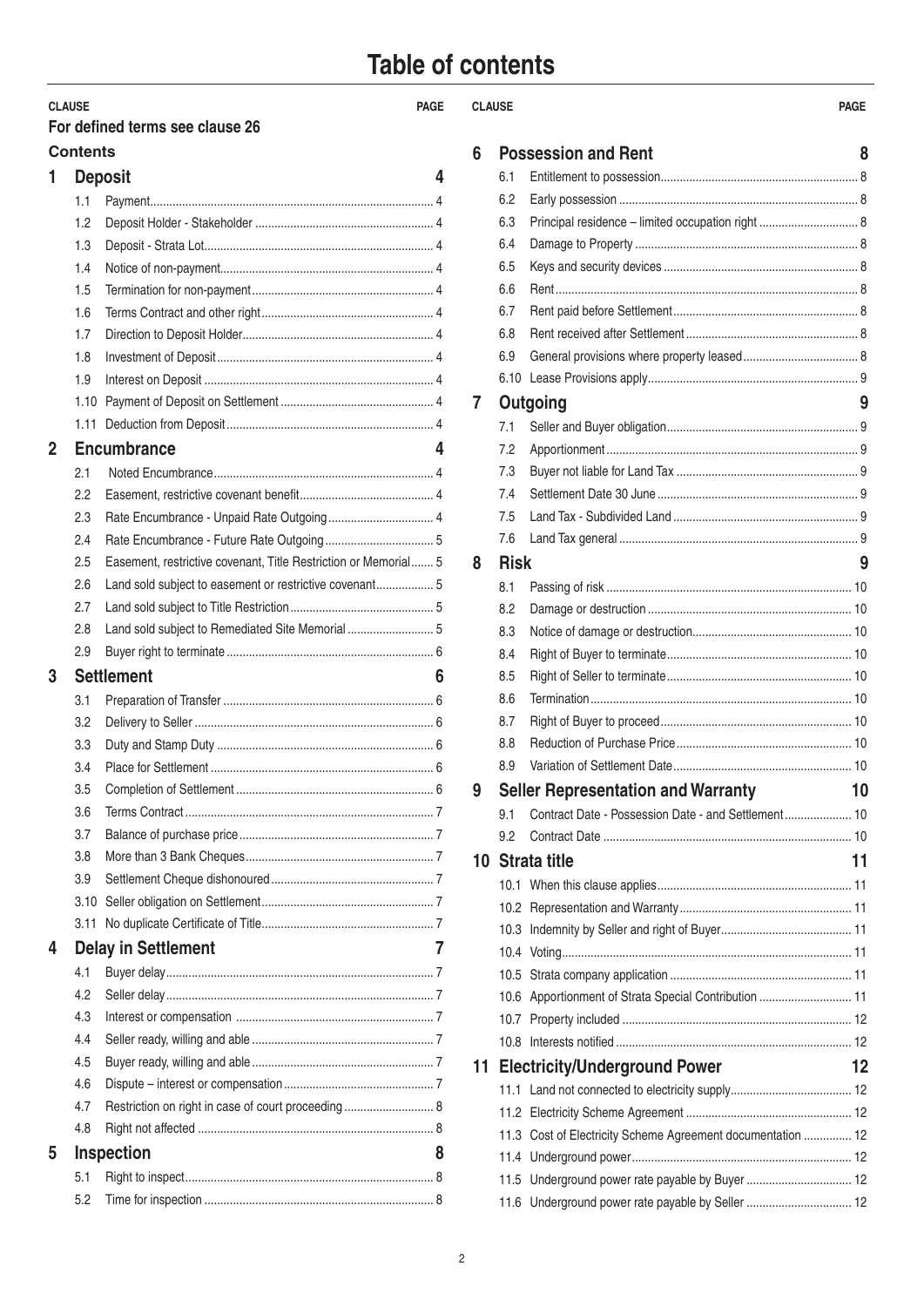### **CLAUSE PAGE CLAUSE PAGE**

|    |            | 12 Sewer/Septic Tank                                           | 12 |
|----|------------|----------------------------------------------------------------|----|
|    |            |                                                                |    |
|    |            |                                                                |    |
|    |            |                                                                |    |
|    |            | <b>13 Subdivision</b>                                          | 12 |
|    |            |                                                                |    |
|    |            |                                                                |    |
|    |            |                                                                |    |
|    |            |                                                                |    |
|    |            | 13.5 Unacceptable condition or requirement imposed by Planning |    |
|    |            |                                                                |    |
|    |            |                                                                |    |
|    |            | 13.8 Strata Lot - obligation to construct development 13       |    |
|    |            |                                                                |    |
|    |            | 14 Terms contract                                              | 13 |
|    |            |                                                                |    |
|    |            |                                                                |    |
|    |            | 14.3 Right to pay instalment of Purchase Price 14              |    |
|    |            | 14.4 Obligation to pay balance of Purchase Price 14            |    |
|    |            |                                                                |    |
|    |            |                                                                |    |
|    |            |                                                                |    |
|    |            |                                                                |    |
|    |            |                                                                |    |
|    |            |                                                                |    |
|    |            |                                                                |    |
| 15 |            | <b>Error or Misdescription</b>                                 | 15 |
|    |            |                                                                |    |
|    |            |                                                                |    |
|    |            |                                                                |    |
|    |            |                                                                |    |
|    |            | 15.5 Determination of claim and compensation  15               |    |
| 16 |            | No Requisition on title                                        | 15 |
|    |            |                                                                |    |
|    |            |                                                                |    |
|    |            | 17 Cost and duty                                               | 15 |
|    |            |                                                                |    |
|    |            |                                                                |    |
|    |            |                                                                |    |
|    |            |                                                                |    |
| 18 | <b>GST</b> |                                                                | 15 |
|    |            |                                                                |    |
|    |            |                                                                |    |
|    |            |                                                                |    |
|    |            |                                                                |    |
| 19 |            | <b>Depreciation and Capital Works Deduction</b>                | 16 |
|    |            |                                                                |    |

|    |               | 19.2 Price of Depreciating Asset not specified in Contract 16 |    |
|----|---------------|---------------------------------------------------------------|----|
|    |               |                                                               |    |
| 20 |               | <b>Registration of Transfer</b>                               | 16 |
|    |               |                                                               |    |
|    |               |                                                               |    |
|    |               |                                                               |    |
| 21 | <b>Notice</b> |                                                               | 16 |
|    |               |                                                               |    |
|    |               |                                                               |    |
|    |               |                                                               |    |
|    |               |                                                               |    |
|    |               |                                                               |    |
|    |               |                                                               |    |
|    |               | 22 Time of Essence                                            | 16 |
|    |               | 23 Default Notice                                             | 16 |
|    |               |                                                               |    |
|    |               |                                                               |    |
|    |               | 23.3 No Default Notice required for repudiation  17           |    |
|    | 24 Default    |                                                               | 17 |
|    |               |                                                               |    |
|    |               |                                                               |    |
|    |               |                                                               |    |
|    |               |                                                               |    |
|    |               |                                                               |    |
|    | 24.6          |                                                               |    |
|    |               |                                                               |    |
|    | 24.8          |                                                               |    |
|    | 24.9          |                                                               |    |
|    |               |                                                               |    |
|    |               |                                                               |    |
|    |               |                                                               |    |
|    |               |                                                               |    |
|    |               |                                                               |    |
|    |               |                                                               |    |
|    |               |                                                               |    |
|    |               |                                                               |    |
|    |               |                                                               |    |
| 25 | General       |                                                               |    |
|    |               |                                                               |    |
|    |               |                                                               |    |
|    |               |                                                               |    |
|    |               | 26 Definition and interpretation                              | 18 |
|    |               |                                                               |    |
|    | 26.2          |                                                               |    |
|    |               |                                                               |    |
|    |               |                                                               |    |
|    |               |                                                               |    |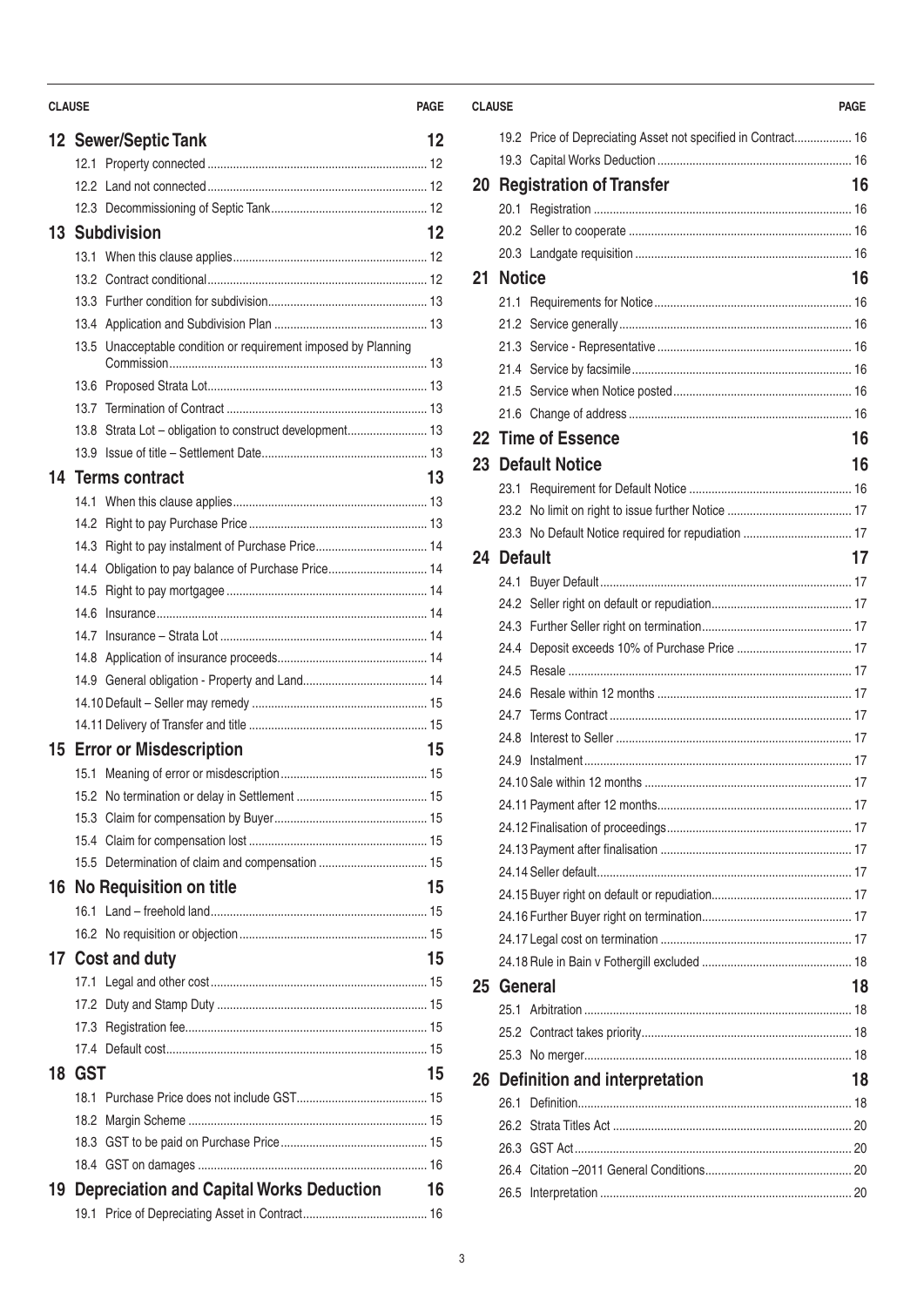# **1 Deposit**

# **1.1 Payment**

- Subject to clause 1.3, the Buyer must pay the Deposit to:
- (a) the Seller Agent; or
- (b) the Seller Representative; or
- (c) if the Seller has not appointed a Seller Agent or a Seller Representative, then to the Seller.

# **1.2 Deposit Holder - Stakeholder**

- (a) Subject to this clause, where the Deposit is paid to a Deposit Holder, the Deposit Holder must hold the Deposit as stakeholder.
- (b) Where a Party contends that:
	- (1) the Contract has been terminated; and
	- (2) that Party is entitled to payment of the Deposit,
	- the following provisions of this clause apply.
- (c) The Deposit Claimant must:
	- (1) serve on the Deposit Holder and the Deposit Respondent the Deposit Holder Notice; and
	- (2) provide proof to the Deposit Holder of the service of the Deposit Holder Notice on the Deposit Respondent.
- (d) Unless the Deposit Respondent serves a Notice on the Deposit Holder under subclause (e) within the time specified in subclause (e), the Deposit Holder must after:
	- (1) the expiry of 8 Business Days after the last to occur of service of the Deposit Holder Notice on the Deposit Respondent and the Deposit Holder; and
	- (2) the Deposit Holder has received proof as required by subclause (c) that the Deposit Holder Notice has been served on the Deposit Respondent,
	- pay to the Deposit Claimant the Deposit.
- (e) The Deposit Respondent may, within 5 Business Days after service on the Deposit Respondent of the Deposit Holder Notice, serve a Notice on the Deposit Holder and the Deposit Claimant:
	- (1) stating that the Deposit Respondent disputes that the Deposit Claimant is entitled to receive the Deposit; and
	- (2) specifying the reasons why the Deposit Respondent contends that the Deposit Claimant is not entitled to receive the Deposit.
- If the Deposit Respondent serves a Notice on the Deposit Holder and
- the Deposit Claimant under subclause (e):
- (1) it is appropriate that the Deposit Holder obtain legal advice as to the action to be taken by the Deposit Holder; and
- (2) the Deposit Holder may:
	- (A) institute interpleader proceedings in a court; and
		- (B) deduct from the Deposit the legal cost and expense incurred by the Deposit Holder in connection with the interpleader proceedings.
- (g) Each Party:
	- (1) directs the Deposit Holder to comply; and
	- (2) releases the Deposit Holder from liability for complying,
	- with the provisions of this clause.
- (h) Payment by the Deposit Holder of the Deposit in accordance with subclause (d) or subclause (f)(2) discharges the Deposit Holder from any further liability in respect to the Deposit.
- (i) The failure by a Party to serve a Deposit Holder Notice or a Notice under subclause (e):
	- (1) does not affect; and
	- (2) will not be treated as a waiver of,
	- any right as between the Parties.
- (j) In this clause, a reference to the Deposit includes:
	- (1) any money in addition to the Deposit, paid to the Deposit Holder by the Buyer in accordance with the Contract; and
	- (2) interest on the Deposit or on any other money specified in subclause (1) invested by the Deposit Holder with a Deposit Financial Institution.
- **1.3 Deposit Strata Lot**
	- (a) Where the Contract relates to the sale of a proposed Strata Lot in a proposed Strata Scheme, the Deposit must be paid to and held by a solicitor, Real Estate Agent or Settlement Agent in accordance with Section 70 of the Strata Titles Act until registration of the Strata Plan.
	- (b) On the registration of the Strata Plan in respect to the proposed Strata Lot, the Deposit will be treated as:
		- (1) being held in accordance with; and
		- (2) subject to the provisions of,
		- clause 1.2.

# **1.4 Notice of non-payment**

- If :
- (a) the Buyer does not pay the Deposit in full as required by the Contract; or

(b) the Buyer pays the Deposit by cheque and that cheque is dishonoured on presentation,

the Seller may give the Buyer a Notice requiring the Deposit to be paid or the cheque to be honoured within 48 hours of service of the Notice.

# **1.5 Termination for non-payment**

- (a) If a Notice under clause 1.4 is not complied with:
- (1) the Buyer is in default; and
- (2) the Seller may terminate the Contract by giving notice of termination to the Buyer.
- (b) The provisions of clause 23.1 do not apply where clause 1.4 and this clause apply.

# **1.6 Terms Contract and other right**

Clause 1.4 and 1.5 do not:

- (a) apply if the Contract is a Terms Contract; or
- (b) limit any other right of the Seller.

# **1.7 Direction to Deposit Holder**

Subject to clause 1.10, unless each Party otherwise agrees in writing, a Party is not entitled to direct the Deposit Holder to pay the Deposit to any person before the earlier of:

- (a) the Possession Date; and
- (b) Settlement.

# **1.8 Investment of Deposit**

Clause 1.7 does not prevent the Deposit Holder paying the Deposit into a trust account with a Deposit Financial Institution in the name of the Deposit Holder.

# **1.9 Interest on Deposit**

- (a) Subject to clause 24.8, if the Deposit is invested by the Deposit Holder in an interest bearing account with a Deposit Financial Institution in accordance with clause 1.8, the Buyer is entitled to the interest, less:
	- (1) any fees or charges payable to the Financial Institution in respect to the lodgement and withdrawal of the Deposit; and
	- (2) any other amount required to be deducted by the Financial Institution under the Income Tax Act.
- (b) Where the Buyer is entitled to interest on the Deposit, the Buyer is not entitled to any interest earned on the Deposit until Settlement unless otherwise specified in the Contract.

# **1.10 Payment of Deposit on Settlement**

Subject to clause 24 and to section 70 of the Strata Titles Act, each Party authorises the Deposit Holder to pay the Deposit:

- (a) to the Seller at Settlement; or
- (b) to the Seller Representative before Settlement, but only for the purpose of enabling Settlement to occur.

# **1.11 Deduction from Deposit**

The Seller irrevocably authorises the Deposit Holder to deduct from the Deposit before it is paid to the Seller or the Seller Representative: (a) the selling fee payable to the Seller Agent; and

(b) all proper expenses payable by the Seller to the Seller Agent in connection with the sale of the Property.

# **2 Encumbrance**

# **2.1 Noted Encumbrance**

The Seller sells the Property free of any Encumbrance except for:

(a) a Specified Encumbrance; and

(b) where the Land is a Strata Lot – interests and notifications specified in clause 10.8.

# **2.2 Easement, restrictive covenant benefit**

If the Land is entitled to the benefit of a right over other land:

- (a) that benefit is not an Encumbrance; and
- (b) the Land will be sold and transferred with that benefit.

# **2.3 Rate Encumbrance - Unpaid Rate Outgoing**

- (a) Where at Settlement the Land is subject to a Rate Encumbrance which arises from an Unpaid Rate Outgoing, that Rate Encumbrance will not be treated as an Encumbrance where:
	- (1) the Seller Representative has, not later than 3 Business Days before the Settlement Date, provided a written undertaking to the Buyer Representative to:
		- (A) deduct from the settlement proceeds due to; or
		- (B) otherwise hold in trust on behalf of;
		- the Seller an amount equal to the amount required to pay each
		- Unpaid Rate Outgoing; and
			- (C) pay that amount to the relevant Authority immediately following Settlement; or
	- (2) the Buyer Representative has, not later than 3 Business Days before the Settlement Date, provided a written undertaking to the Seller Representative that the Buyer Representative will: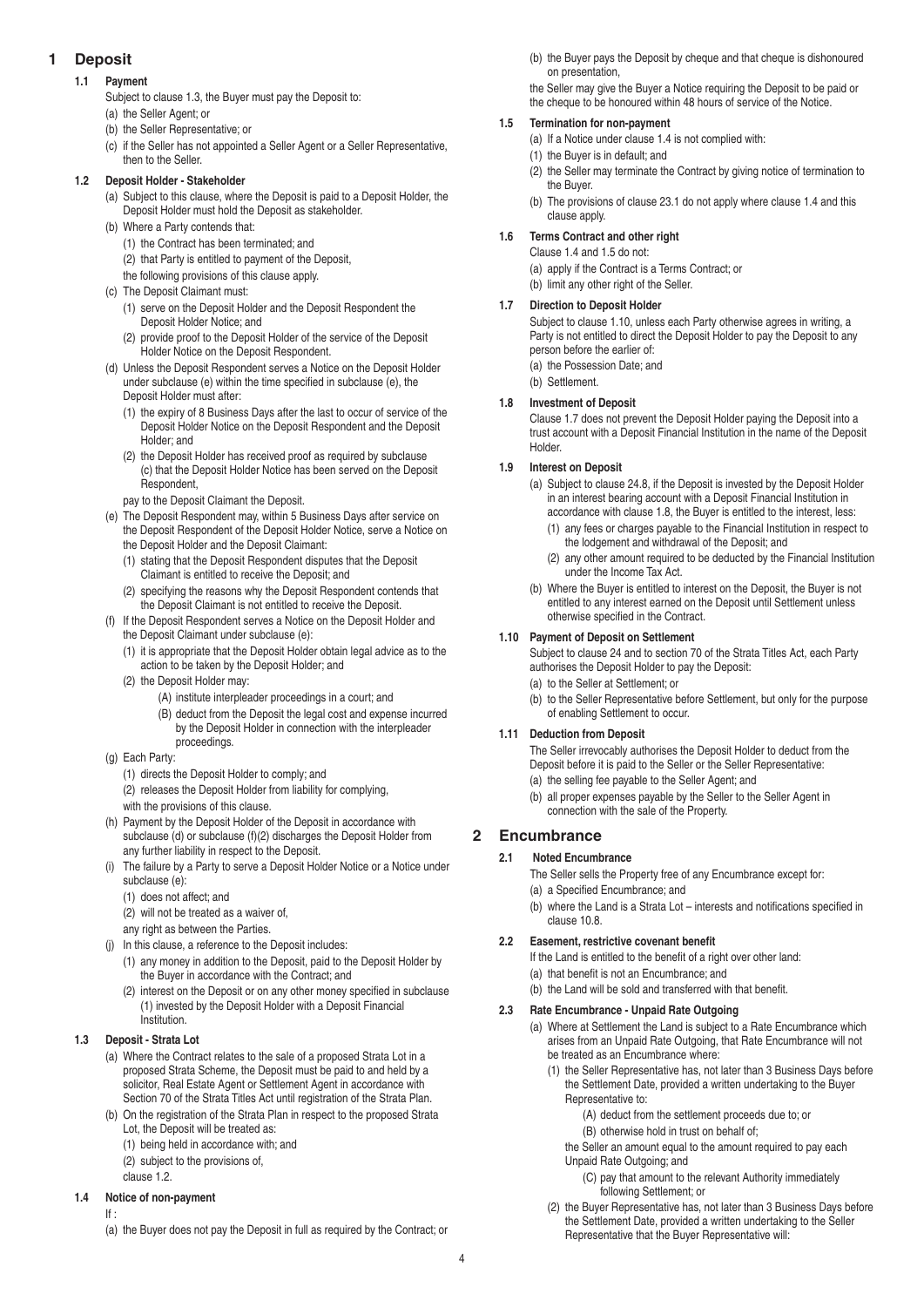- (A) hold money in trust from the Buyer at Settlement equal to the amount which is required to pay each Unpaid Rate Outgoing; and
- (B) pay to the relevant Authority immediately following Settlement, each Unpaid Rate Outgoing.
- (b) Where subclause (a)(1) applies, the Seller will be treated as having given an irrevocable authority and direction to the Seller Representative:
	- (1) if applicable, to withhold the amount specified in subclause (a)(1) at Settlement; and
	- (2) to pay each Unpaid Rate Outgoing to the relevant Authority immediately after Settlement.
- (c) Where subclause (a)(2) applies, the Buyer will be treated as having given an irrevocable authority and direction to the Buyer Representative to pay each Unpaid Rate Outgoing to the relevant Authority immediately after Settlement.

#### **2.4 Rate Encumbrance - Future Rate Outgoing**

- (a) Where at Settlement the Land will be subject to a Rate Encumbrance arising from a Future Rate Outgoing, the Rate Encumbrance will not be treated as an Encumbrance where the following apply.
	- (1) The Seller Representative has, not later than 3 Business Days before the Settlement Date, provided a written undertaking to the Buyer Representative that at Settlement, the Seller Representative will:
		- (A) hold in trust from the Seller an amount, which must be specified in that undertaking, sufficient to pay the proportion of the Future Rate Outgoing which is payable by the Seller; and
		- (B) immediately after the assessment of the Future Rate Outgoing, pay the Seller's proportion of the Future Rate Outgoing to the relevant Authority.
	- (2) The Buyer Representative has, not later than 3 Business Days before the Settlement Date, provided a written undertaking to the Seller Representative that at Settlement, the Buyer Representative will:
		- (A) hold in trust an amount specified by the Buyer Representative in that undertaking, which is sufficient to pay the proportion of the Future Rate Assessment payable by the Buyer; and
		- (B) immediately after the assessment of the Future Rate Outgoing, pay the Buyer's proportion of the Future Rate Outgoing to the relevant Authority.
- (b) Where there is a dispute as to the amount to be held by the Seller Representative and the Buyer Representative in accordance with subclause (a), that dispute will be determined by the Seller Agent.
- (c) Where there is no Seller Agent, the amount to be held by the Seller Representative and the Buyer Representative will be determined by a Real Estate Agent appointed by the Buyer.
- (d) If the dispute is determined by the Seller Agent or a Real Estate Agent, the following will apply.
	- (1) The Seller Agent or the Real Estate Agent will act as an expert and not as an arbitrator.
	- (2) The determination of the Seller Agent or the Real Estate Agent will be final and binding on the Seller and the Buyer.
	- (3) If any cost is payable to the Seller Agent or a Real Estate Agent, for determining a dispute, as specified in subclause (b) and (c), that cost will be paid by the Buyer and the Seller in equal shares.
- (e) Where subclause (a)(1) applies, the Seller will be treated as having given to the Seller Representative an irrevocable authority and direction to hold and apply the relevant money in the manner specified in subclause (a)(1).
- (f) Where subclause (a)(2) applies, the Buyer will be treated as having given to the Buyer Representative an irrevocable authority and direction to hold and apply the relevant money in the manner specified in subclause (a)(2).

# **2.5 Easement, restrictive covenant, Title Restriction or Memorial**

- If at the Contract Date the Land is subject to:
- (a) an easement; or
- (b) a restrictive covenant; or
- (c) a Title Restriction; or
- (d) a Memorial,

which is not a Specified Encumbrance, clauses 2.6 to 2.9 will apply.

# **2.6 Land sold subject to easement or restrictive covenant**

If the Land is subject to an easement or a restrictive covenant which is not a Specified Encumbrance, and:

#### (a) the Land is not vacant land; and

(b) the Land:

(1) includes a residence or other principal building which was being used for a purpose before the Contract Date which the Buyer would reasonably, on the Contract Date, be expected to continue; or

- (2) was being used on the Contract Date for a purpose which the Buyer would reasonably be expected to continue after Settlement, and the easement or restrictive covenant does not unreasonably affect
- the use specified in subclause (1) or (2):
- (3) the Land will be treated as being sold subject to the easement or restrictive covenant; and
- (4) the Buyer will have no right to terminate the Contract or to defer or delay Settlement as a result of the easement or restrictive covenant.

# **2.7 Land sold subject to Title Restriction**

#### (a) If:

- (1) the Land is subject to a Title Restriction; and
- (2) the Title Restriction is not a Specified Encumbrance,
- subclauses (b) and (c) will apply.
- (b) If:
	- (1) the Land is vacant land; and
	- (2) the Buyer:
		- (A) was aware; or
		- (B) should reasonably have been aware,

of the Title Restriction or the effect of the Title Restriction, before the Contract Date; and

- (3) the Title Restriction does not:
	- (A) unreasonably affect the proposed use of the Property by the Buyer; or
	- (B) materially affect the value of the Property,

the Buyer will be treated as having agreed to buy the Property subject to the Title Restriction and the Buyer will have no right to terminate the Contract or defer or delay Settlement as a result of the Title Restriction.

- (c) If:
	- (1) the Land is not vacant land; and
	- (2) the Land:
		- (A) includes a residence or other principal building which was used for a purpose before the Contract Date, which use the Buyer would reasonably be expected to continue after Settlement; or
		- (B) was being used on the Contract Date for a purpose which the Buyer would reasonably be expected to continue after the Contract Date; and
	- (3) the Buyer:
		- (A) was aware; or

(B) reasonably should have been aware,

of the Title Restriction or the effect of the Title Restriction before the Contract Date; and

(4) the Title Restriction does not unreasonably affect the use of the Land for the purposes specified in subclause (2),

the Land will be treated as having been sold subject to the Title Restriction and the Buyer will have no right to terminate the Contract or defer or delay Settlement as a result of the Title Restriction.

# **2.8 Land sold subject to Remediated Site Memorial**

- (a) If the Land is a Remediated Site; and
	- (1) a Remediated Site Memorial has been lodged against the Certificate of Title to the Land; and
	- (2) the Remediated Site Memorial is not a Specified Encumbrance,
	- subclauses (b), and (c) apply.
- (b) If:
	- (1) the Land is vacant land;
	- (2) the Remediated Site Memorial is not a Specified Encumbrance; and (3) the Restricted Use does not:
		- (A) unreasonably affect the proposed use of the Property by the Buyer; or
			- (B) materially affect the value of the Property,

the Buyer will be treated as having agreed to buy the Property subject to the Restricted Use and the Remediated Site Memorial and the Buyer will have no right to terminate the Contract or defer or delay Settlement as a result of the Restricted Use or the Remediated Site Memorial.

- (c) If:
	- (1) the Land is not vacant land; and
	- (2) the Land:
		- (A) includes a residence or other principal building which was used for a purpose before the Contract Date which use the Buyer would reasonably be expected to continue after Settlement; or
		- (B) was being used on the Contract Date for a purpose which the Buyer would reasonably be expected to continue after the Contract Date; and
	- (3) the Restricted Use does not unreasonably affect the use of the Land for the purpose specified in subclause (2),
	- the Land will be treated as having been sold subject to the Remediated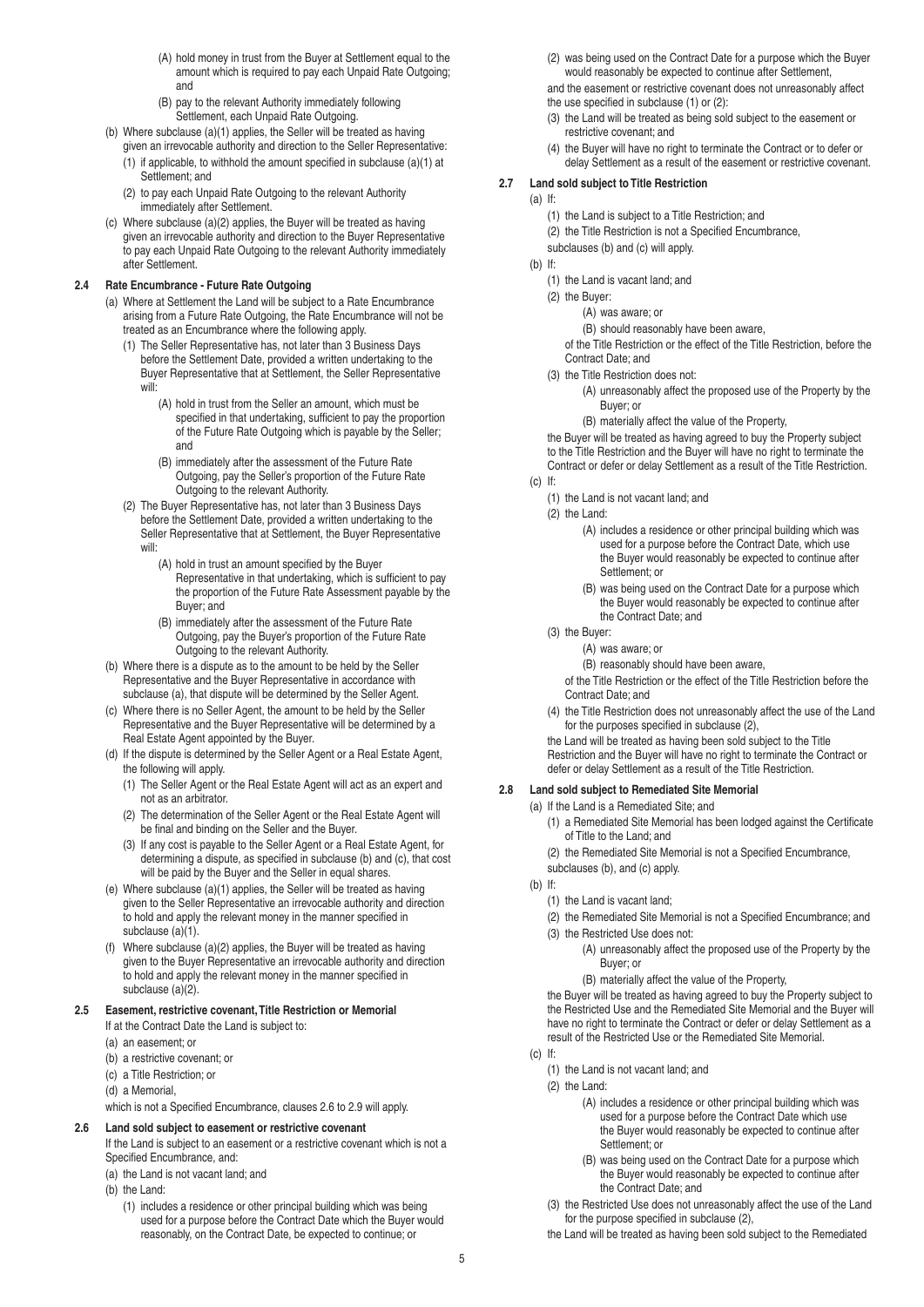Site Memorial and the Buyer will have no right to terminate the Contract or defer or delay Settlement as a result of the Restricted Use or the Remediated Site Memorial.

#### **2.9 Buyer right to terminate**

- (a) If:
	- (1) the Land is subject to an easement, a restrictive covenant, a Memorial or Title Restriction which is not a Specified Encumbrance; and
	- (2) the Land is not treated as being sold subject to the easement, restrictive covenant, Memorial or Title Restriction in accordance with clause 2.6 to 2.8,

the Buyer will be entitled at any time up to 3 Business Days before the Settlement Date to terminate the Contract by giving Notice to the Seller of termination of the Contract.

- (b) If the Buyer fails to exercise the right to terminate within 3 Business Days before the Settlement Date in accordance with subclause (a), the Buyer loses the right to terminate under the Contract and at general law.
- (c) If the Buyer terminates the Contract in accordance with subclause (a), the following will apply.
	- (1) The Deposit and any other money paid by the Buyer under the Contract must be promptly repaid to the Buyer.
	- (2) If the Deposit has been invested by the Deposit Holder in accordance with clause 1.9, the Buyer will be entitled to the interest on the Deposit.
	- (3) If any other money has been paid to the Deposit Holder by the Buyer, and invested by the Deposit Holder with a Deposit Financial Institution, the Buyer will be entitled to the interest on that other money.
	- (4) Subject to subclause (1) to (3), no Party will have any claim or right of action against the other arising from the termination, except in respect to any matter which arose before the termination.

# **3 Settlement**

# **3.1 Preparation of Transfer**

The Buyer must arrange for the Transfer to be prepared.

### **3.2 Delivery to Seller**

The Buyer must:

- (a) sign the Transfer; and
- (b) deliver the Transfer to the Seller or the Seller Representative a reasonable time before the Settlement Date.

#### **3.3 Duty and Stamp Duty**

- (a) Subject to subclause (e) to (m) the Buyer must arrange for:
	- (1) Duty to be paid on the Contract; and
	- (2) the Transfer to be Duty Endorsed,
	- before the Transfer is delivered to the Seller.
- (b) Following the delivery of the Transfer to the Seller or the Seller Representative in accordance with clause 3.2(b), the Seller must within a reasonable time sign the Transfer pending Settlement.
- (c) The Buyer must, on request by the Seller, made not later than 20 Business Days after Settlement or after the Possession Date, provide to the Seller:
	- (1) an original of the Contract Duty Endorsed; or
	- (2) a photocopy of the Contract showing an endorsement as specified in subclause (1).

to enable the Seller to arrange for a duplicate of the Contract held by the Seller to be Duty Endorsed.

- (d) Where:
	- (1) the Buyer provides to the Seller an original copy of the Contract Duty Endorsed; and
	- (2) the Buyer requests the return of the Contract specified in subclause  $(1)$ ,

the Seller must, immediately after a duplicate of the Contract held by the Seller has been Duty Endorsed return the copy of the Contract to the Buyer.

- (e) Subject to subclause (f) to (m), the Buyer Representative may make a request in writing to the Seller Representative that:
	- (1) the Seller sign the Transfer; and
	- (2) the Seller Representative return the Transfer to the Buyer Representative,

without payment by the Buyer of Duty on the Contract, and without the Transfer being Duty Endorsed to be held by the Buyer Representative solely for:

- (3) payment by the Buyer of Duty on the Contract before Settlement and the Transfer being Duty Endorsed before and for the purpose of Settlement;
	- or
- (4) the payment of Duty where the Duty is to be assessed and paid through Revenue Online and the provision of a Certificate of Duty at

#### Settlement.

- (f) The Seller will have no obligation to comply with a request by the Buyer Representative in accordance with subclause (e).
- (g) A request by the Buyer Representative in accordance with subclause (e), must be accompanied by:
	- (1) an Assessment of Duty payable on the Contract issued by State Revenue;
	- or
	- (2) where Duty is to be assessed and paid through Revenue Online in accordance with subclause (l) and (m), a Transaction Summary.
- (h) If the Seller agrees to provide the Transfer to the Buyer Representative, in accordance with subclause (e):
	- (1) the Seller Representative must provide the Transfer signed by the Seller to the Buyer Representative; and
	- (2) the Buyer will be treated as having given unconditional undertakings to the Seller and the Seller Representative as follows.
		- (A) The Buyer Representative will hold the Transfer solely for the purpose of payment of Duty on the Contract, and for the Transfer to be Duty Endorsed for the purposes of Settlement.
		- (B) The Buyer Representative must immediately following a direction in writing by the Seller or the Seller Representative, deliver the Transfer to the Seller or the Seller Representative whether or not the Transfer has been Duty Endorsed.
- (i) The Buyer unconditionally and irrevocably:
	- (1) directs; and
	- (2) will be treated as having directed,

the Buyer Representative to comply with the provisions of subclause  $(h)(2)(A)$  and  $(h)(2)(B)$  and in particular, to comply immediately with a direction by the Seller or the Seller Representative, made in accordance with subclause (h)(2)(B).

- (j) Where the Seller or the Seller Representative has provided the Transfer to the Buyer Representative in accordance with subclause (e) and (h), the provision of the Transfer to the Buyer Representative will be without prejudice to any right of the Seller arising from any of the following. (1) Any claim the Seller has or may have against the Buyer, under
	- clause 4 arising from a delay in Settlement.
	- (2) Without affecting subclause (1), any default by the Buyer under the **Contract**
- (k) Where the Contract is liable to be assessed in respect to Stamp Duty, the Buyer must:
	- (1) arrange for an assessment of Stamp Duty on the Contract;
	- (2) pay the Stamp Duty on the Contract; and
	- (3) arrange endorsement by State Revenue of the Transfer to the effect that Stamp Duty has been paid on the Contract, before the Transfer is delivered to the Seller.
- (l) Where the Buyer Representative:
	- (1) is registered for Revenue Online; and
	- (2) has elected to have Duty on the Contract assessed and paid through Revenue Online,
	- the provisions of subclause (e) to (j) and (m) will apply.
- (m) Where subclause (l) applies, the following will apply.
	- (1) The Buyer Representative must advise the Seller or the Seller Representative that the Buyer Representative has elected to have Duty on the Contract assessed and paid through Revenue Online.
	- (2) The Buyer Representative must, within 5 Business Days after the Transaction Summary is generated, provide a copy of the Transaction Summary to the Seller or the Seller Representative.
	- (3) On Settlement the Buyer Representative must provide to the Seller Representative a copy of the Certificate of Duty.

#### **3.4 Place for Settlement**

- (a) Where the Contract specifies the time and place for Settlement, Settlement must take place at the time and place specified.
- (b) Where the Contract does not specify the time for Settlement, the Buyer must specify the time for Settlement which must be during normal business hours on a Business Day.
- (c) Where the place for Settlement is not specified in the Contract, the Buyer must specify the place for Settlement which must be in the Perth CBD.

# **3.5 Completion of Settlement**

- Each Party must complete Settlement on :
- (a) the date for Settlement specified in the Contract; or
- (b) if no date for Settlement is specified in the Contract, the later of : (1) the Business Day which is 25 Business Days after the Contract Date;
	- and (2) if the Contract is subject to a condition which, if not satisfied, will result in:
		- (A) termination of the Contract; or
		- (B) a Party being entitled to terminate the Contract,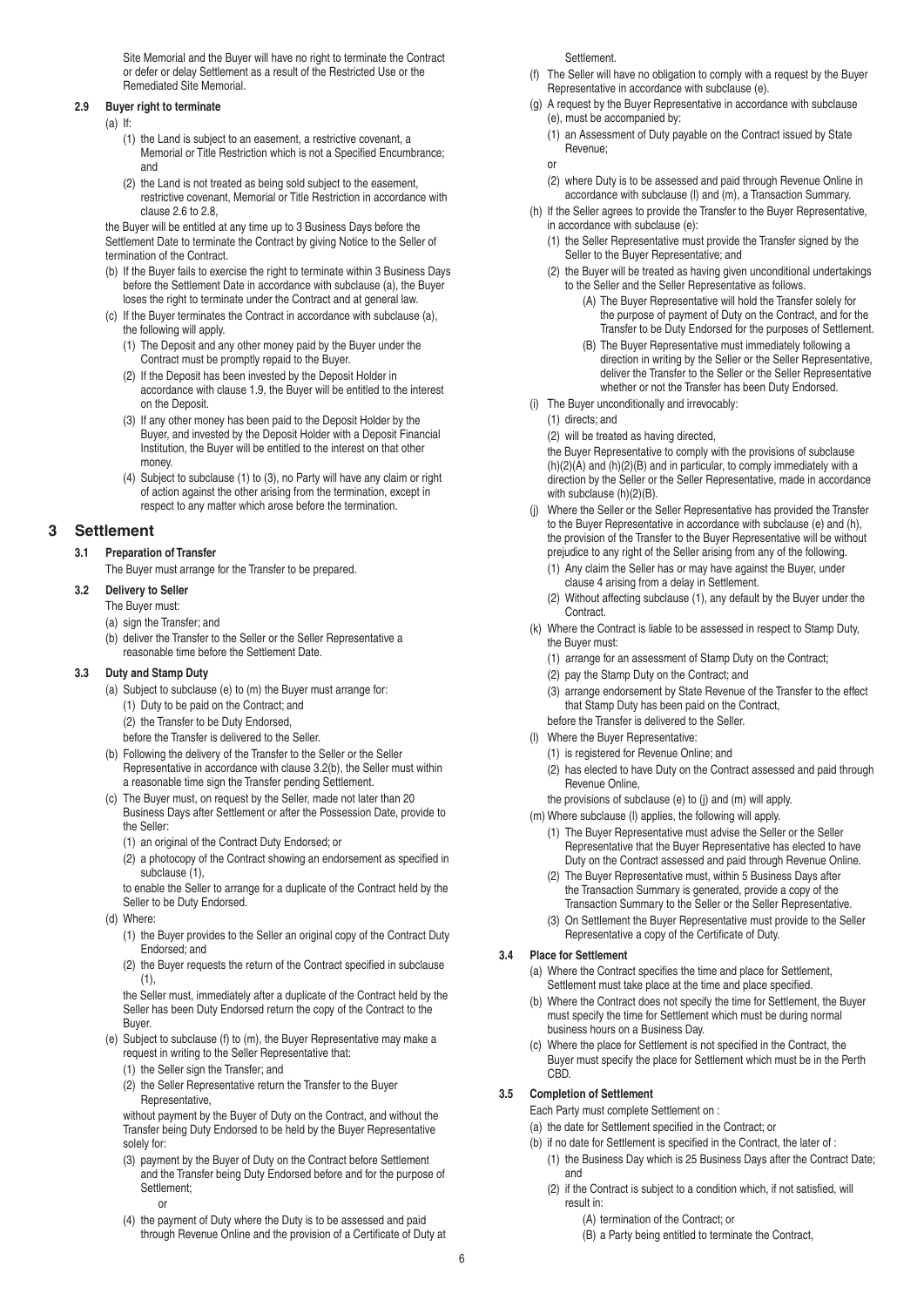the Business Day which is 15 Business Days after the date on which the last of each condition specified in this subclause is satisfied.

#### **3.6 Terms Contract**

Clause 3.5(b) does not apply if the Contract is a Terms Contract.

# **3.7 Balance of purchase price**

The Buyer must on Settlement pay:

- (a) to the Seller; or
- (b) to any other person as the Seller or the Seller Representative has directed in writing not later than 2 Business Days before the Settlement Date,
- by 1 or more bank cheques the balance of the Purchase Price and:
- (c) any other money payable by the Buyer at Settlement;
- (d) less any deductions allowed under the Contract.

#### **3.8 More than 3 Bank Cheques**

If the Seller requires the Buyer to provide more than 3 Bank Cheques at Settlement, the Seller must pay to the Buyer at Settlement the bank fees incurred by the Buyer in order to obtain more than 3 bank cheques.

#### **3.9 Settlement Cheque dishonoured**

If a cheque provided by the Buyer at Settlement is dishonoured on presentation, the Buyer:

- (a) is in default; and
- (b) remains liable to pay to the Seller the amount of the cheque, together with interest on that amount at the Prescribed Rate:
- (1) from and including the Settlement Date;
	- (2) to but excluding the date on which the Buyer pays that amount with interest to the Seller.

# **3.10 Seller obligation on Settlement**

- (a) The Seller must at Settlement give the Buyer the following:
	- (1) subject to clause 3.11, the Duplicate Certificate of Title for the Land.
	- (2) the Transfer signed by the Seller.
	- (3) each other document, including:
		- (A) any transfer executed by a third party;
		- (B) every application, declaration and other document,
		- necessary to enable the Buyer to become the registered proprietor of the Land free of any Encumbrance, other than:
			- (C) an Encumbrance specified in clause 2.1(a) and 2.1(b); and
			- (D) if applicable, an Encumbrance subject to which the Land will be transferred in accordance with clause 2.
	- (4) all other documentation required to be delivered on Settlement including:
		- (A) any discharge or withdrawal of an Encumbrance which is
		- required to be withdrawn or discharged on Settlement; (B) subject to subclause (5), the documentation specified in clause 6.9 and 11.2.
	- (5) Where:
		- (A) possession of the Property has been given to the Buyer before Settlement; and
		- (B) the Seller has delivered the documentation specified in clause 6.9 to the Buyer on or after possession and before Settlement,

the Seller has no obligation to deliver the documentation specified in clause 6.9 to the Buyer at Settlement.

- (b) Where the Seller is required to deliver to the Buyer on Settlement a document as specified in subclause  $(3)(A)$ ,  $(3)(B)$  and  $(4)(B)$ , the Seller must deliver to the Buyer a true copy of that document not later than 3 Business Days before the Settlement Date.
- (c) If the Seller is unable to transfer the Land to the Buyer free of Encumbrances, other than an Encumbrance specified in clause 2:
	- (1) the Seller will be treated as being in default; and
	- (2) subject to clauses 23 and 24, the Buyer will be entitled to exercise every right of the Buyer arising from that default.

#### **3.11 No duplicate Certificate of Title**

If a Duplicate Certificate of Title for the Land has not issued in accordance with Section 48B(1)(a) of the Transfer of Land Act, the Seller will not be obliged to give the Duplicate Certificate of Title for the Land to the Buyer on Settlement under clause 3.10.

# **4 Delay in Settlement**

# **4.1 Buyer delay**

- (a) If for any reason not attributable to the Seller, Settlement is not completed within 3 Business Days after the Settlement Date, the Buyer must pay to the Seller at Settlement interest on:
	- (1) the balance of the Purchase Price; and
	- (2) any other money payable at Settlement.
- (b) The right of the Seller to interest under this clause is in addition to the entitlement of the Seller to Rent under clause 6.6.

# **4.2 Seller delay**

If for any reason attributable to the Seller, Settlement is not completed within 3 Business Days after the Settlement Date the Seller must allow to the Buyer at Settlement, as a deduction from the Purchase Price, compensation on: (a) the balance of the Purchase Price; and

(b) any other money payable at Settlement.

#### **4.3 Interest or compensation**

Interest payable under clause 4.1 and compensation allowable under clause 4.2 is to be calculated:

- (a) at the Prescribed Rate ; and
- (b) from and including the Settlement Date to but excluding the date on which Settlement occurs,

and will be treated as being in full satisfaction of any claim the Party claiming interest or compensation has against the other Party as a result of the delay in Settlement.

### **4.4 Seller ready, willing and able**

- (a) If the Seller is not ready, willing, and able to complete Settlement on the Settlement Date, the Seller is not entitled to interest under clause 4.1 until:
	- (1) the Seller is ready, willing, and able to complete Settlement; and
	- (2) the Seller has given Notice of that fact to the Buyer.
- (b) If a Notice is given in accordance with subclause (a) within 3 Business Days after the Settlement Date, interest will be calculated and payable from and including the Settlement Date to but excluding the date on which Settlement occurs.
- (c) If a Notice is given in accordance with subclause (a), after the period specified in subclause (b), interest will be calculated and payable from and including the day on which the Notice is given up to but excluding the date on which Settlement occurs.

#### **4.5 Buyer ready, willing and able**

- (a) If the Buyer is not ready, willing, and able to complete Settlement on the Settlement Date the Buyer is not entitled to compensation under clause 4.2 until:
	- (1) the Buyer is ready, willing, and able to complete Settlement; and
	- (2) the Buyer has given Notice of that fact to the Seller.
- (b) If a Notice is given in accordance with subclause (a) within 3 Business Days after the Settlement Date, compensation will be calculated and payable from and including the Settlement Date to but excluding the date on which Settlement occurs.
- (c) If a Notice is given in accordance with subclause (a) after the period specified in subclause (b), compensation will be calculated from and including the day on which the Notice is given up to but excluding the date on which Settlement occurs.

#### **4.6 Dispute – interest or compensation**

- (a) Where:
	- (1) the Interest Party claims that the Interest Default Party is liable to pay interest or compensation under clause 4.1 to 4.5; and
	- (2) the Interest Default Party disputes the entitlement of the Interest Party to the interest or compensation,
	- the following will apply.
- (b) Subject to subclause (h), and if the Interest Party requires the Interest Default Party to pay interest or compensation under clause 4.1 to 4.5 at Settlement, the Interest Party must not later than 2 Business Days before Settlement serve an Interest Notice on the Interest Default Party setting out:
	- (1) the basis on which the claim for interest or compensation is made; and
	- (2) the amount claimed, which may include an amount to be calculated on a daily basis.
- (c) The Interest Default Party must pay the Interest Amount on Settlement to:
	- (1) the Representative of the Interest Party; or
	- (2) if the Interest Party has not appointed a Representative, then to the Representative of the Interest Default Party; or
	- (3) if subclause (1) and (2) do not apply, then to the Interest Party,
	- to be held by the Representative or the Interest Party subject to and for the purposes specified in this clause.
- (d) On the day which is 20 Business Days after Settlement, unless:
	- (1) the dispute has been resolved between the Parties; or
	- (2) court proceedings are Instituted by a Party to determine the dispute,
	- the Representative who holds the Interest Amount must pay the Interest

Amount to the Interest Party or, if applicable, the Interest Party may retain the Interest Amount.

- (e) If:
	- (1) court proceedings are Instituted by a Party as specified in subclause (d); or
	- (2) an agreement is reached between the Interest Party and the Interest Default Party with regard to the dispute,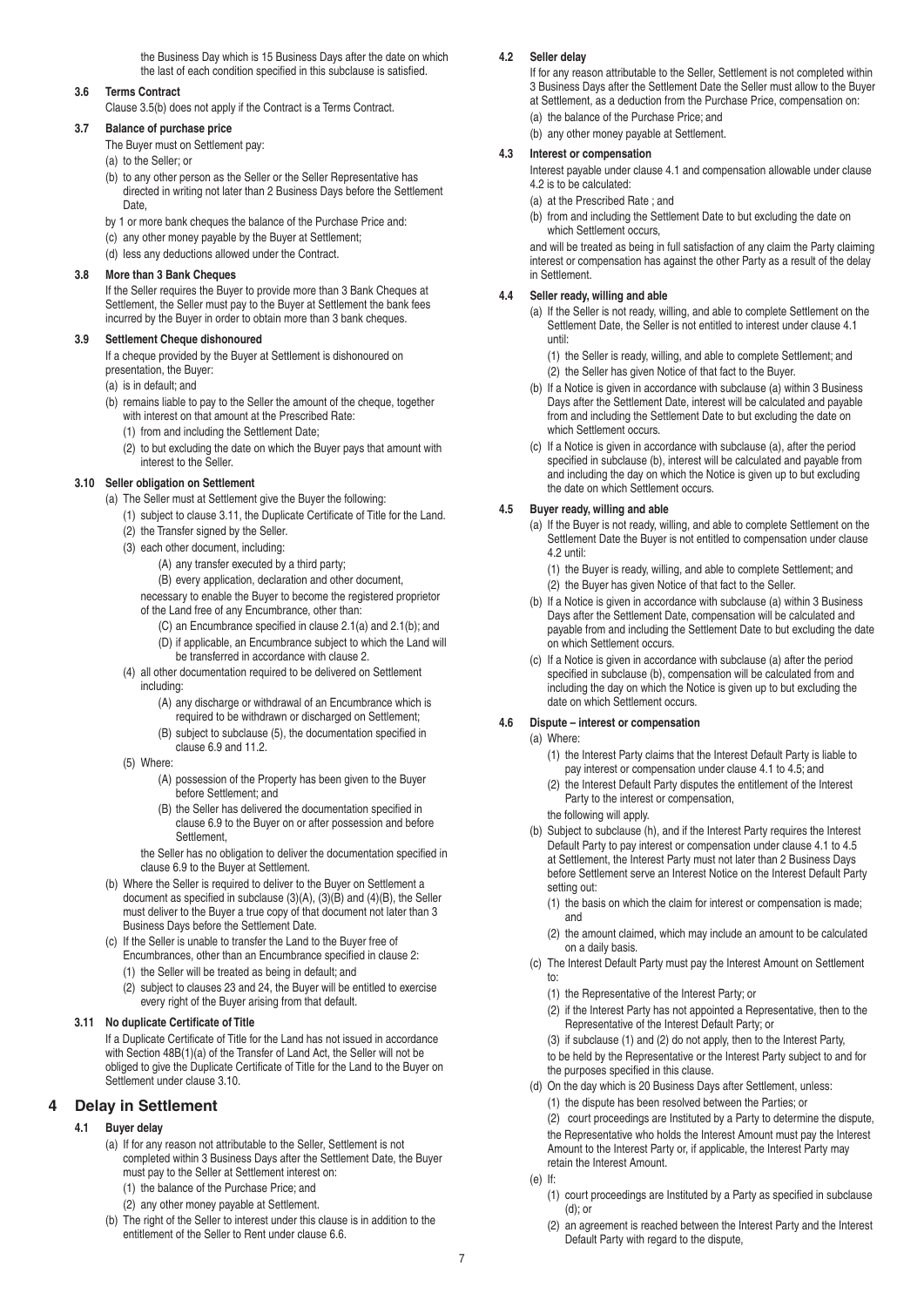the Representative who holds the Interest Amount or, if applicable, the Interest Party must pay the Interest Amount, as applicable:

- (A) as determined in accordance with the court proceedings; or (B) in accordance with the agreement between the Parties.
- (f) If the Interest Default Party disputes the entitlement of the Interest Party to interest or compensation under clause 4.1 to 4.5:
	- (1) that dispute does not affect the obligations of the Parties to proceed to Settlement; and
	- (2) subject to the obligation of the Interest Default Party to pay the Interest Amount on Settlement in accordance with this clause, the Parties must proceed to Settlement.
- (g) Each Party authorises a Representative who holds the Interest Amount under this clause to:
	- (1) pay; and
	- (2) otherwise deal with,
	- the Interest Amount as specified in this clause.
- (h) The provisions of this clause do not affect the right of the Interest Party after Settlement to claim and if appropriate, institute proceedings against the Buyer to recover an amount of interest or compensation as specified in clauses 4.1 to 4.5.

# **4.7 Restriction on right in case of court proceeding**

- (a) The right of a Party under this clause to interest or compensation will cease as at and with effect from and including the date on which court proceedings are Instituted by a Party for:
	- (1) specific performance of the Contract; or
	- (2) a declaration that the Contract:
		- (A) has been terminated;
			- (B) remains valid and enforceable; or
	- (3) any other order or declaration to the same or similar effect to an order or declaration as specified in subclause (1) or (2); or
	- (4) other relief based on the Contract having been terminated.
- (b) It is the intention of the Parties that where there is a delay in respect to Settlement:
	- (1) compensation should be paid; and
	- (2) interest payable at the Prescribed Rate for the period of the delay represents the best estimate that the Parties can give as to the damages sustained arising from the delay.
- (c) Where court proceedings are Instituted by a Party in accordance with subclause (a), nothing in this clause or in the Contract:
	- (1) restricts, limits or prejudices the entitlement of a Party to claim interest under an Act or by way of damages or compensation; or (2) limits or otherwise affects the discretion of the court.

# **4.8 Right not affected**

The right of a Party under this clause does not affect the right of a Party under clause 24.

# **5 Inspection**

# **5.1 Right to inspect**

- (a) Subject to clause 5.2 and subclause (b):
	- (1) the Buyer is entitled to inspect the Property; and
	- (2) the Seller must grant access to the Property to enable the Buyer to inspect the Property, on 1 occasion within 5 Business Days before the Settlement Date or the
	- Possession Date.
- (b) The Buyer:
	- (1) may be accompanied by 2 persons on an inspection; and
	- (2) where the Buyer is a corporation, the reference in this clause and in clause 5.2 to the Buyer means a reference to a director, secretary or officer of the corporation or any other person nominated by the corporation.

# **5.2 Time for inspection**

- (a) Subject to subclause (b), if the Buyer wishes to inspect the Property as specified in clause 5.1, the Buyer and the Seller must agree the date and time for the inspection.
- (b) If it is not possible for the Buyer and the Seller to reach agreement as specified in subclause (a), the Buyer may by not less than 1 Business Day's Notice to the Seller or the Seller Agent specify the date and time for the inspection.
- (c) The inspection must be:
	- (1) on a Business Day; and
	- (2) at a time between 9.00am and 4.00pm.
- (d) Where the Buyer serves Notice under subclause (b) which complies with subclause (c), the Seller must permit the Buyer to inspect the Property at the time and on the date specified in that Notice.

# **6 Possession and Rent**

**6.1 Entitlement to possession**

- (a) Subject to clauses 6.2 and 6.3, and if the Buyer is not in default, the Buyer is entitled to possession of the Property on:
	- (1) the date for possession specified in the Contract; or
	- (2) if no date for possession is specified in the Contract, the earlier of: (A) the date the Buyer is given possession; and (B) Settlement.
- (b) Without affecting the right of the Buyer on possession, where the Property is not sold subject to a Lease, and subject to clause 6.3:
- (1) the Buyer is entitled to vacant possession of the Property; and (2) the Seller must remove from the Property, before possession, all
	- vehicles, rubbish and chattels, other than the Property Chattels.

# **6.2 Early possession**

If the Buyer is entitled to, or is given possession of the Property before Settlement, clauses 14.6 to 14.9 apply until Settlement.

# **6.3 Principal residence – limited occupation right**

- (a) If immediately before Settlement, the Seller occupies the Property as the Seller's principal place of residence, the Seller may, subject to clause 6.4 remain in occupation of the Property until 12 noon on the day immediately following Settlement.
- (b) If subclause (a) applies, and the Seller remains in occupation of the Property in accordance with subclause (a):
	- (1) the Seller must entirely vacate the Property at or before 12 noon on the day immediately following Settlement; and
	- (2) the Buyer will be entitled to possession and the Seller must give possession of the Property to the Buyer at 12 noon on the day immediately following Settlement.

# **6.4 Damage to Property**

- If clause 6.3 applies:
- (a) the Seller will be responsible to the Buyer for damage caused to the Property between:
	- (1) Settlement; and
	- (2) possession of the Property being given to the Buyer under clause 6.3; and
- (b) if damage is caused to the Property between Settlement and possession the Seller must pay to the Buyer the cost of repairing the damage immediately on request by the Buyer.

# **6.5 Keys and security devices**

- (a) Subject to the provisions of this clause, the Seller must deliver to the Buyer on Settlement or on possession, the Access Device.
- (b) Where clause 6.3 applies, the Seller must, at the time of, and on possession, deliver to the Buyer the Access Device.
- (c) Where agreed by the Buyer, the Access Device may be delivered to and held by the Seller Agent for delivery to the Buyer following, as applicable, Settlement or possession.
- (d) Where subclause (c) applies the Seller:
	- (1) must deliver the Access Device to the Seller Agent at a time sufficient to enable the Seller Agent to comply with subclause (c); and
	- (2) will be treated as having authorised and directed the Seller Agent to deliver the Access Device to the Buyer in accordance with subclause  $(c)$

# **6.6 Rent**

- (a) The Seller is entitled to all Rent up to and including the earlier of: (1) the Possession Date; and
	- (2) Settlement.
- (b) The Buyer is entitled to all Rent from and including the day after the earlier of :
	- (1) the Possession Date; and
	- (2) Settlement.

# **6.7 Rent paid before Settlement**

- (a) The Seller must pay to the Buyer at Settlement or on possession any Rent:
	- (1) to which the Buyer is entitled under clause 6.6; and
	- (2) which was paid to the Seller before Settlement or possession.
- (b) The Seller is not obliged to pay to the Buyer:
	- (1) on Settlement; or
	- (2) if applicable, on possession,

any Rent which was payable by a Tenant under a Lease but is unpaid on Settlement or, if applicable, possession.

# **6.8 Rent received after Settlement**

If after Settlement either Party is paid Rent to which the other Party is entitled, the Party receiving the money must pay the money to the Party entitled to it as soon as reasonably possible.

# **6.9 General provisions where property leased**

Where the Property is at Settlement or, on possession, subject to a Lease,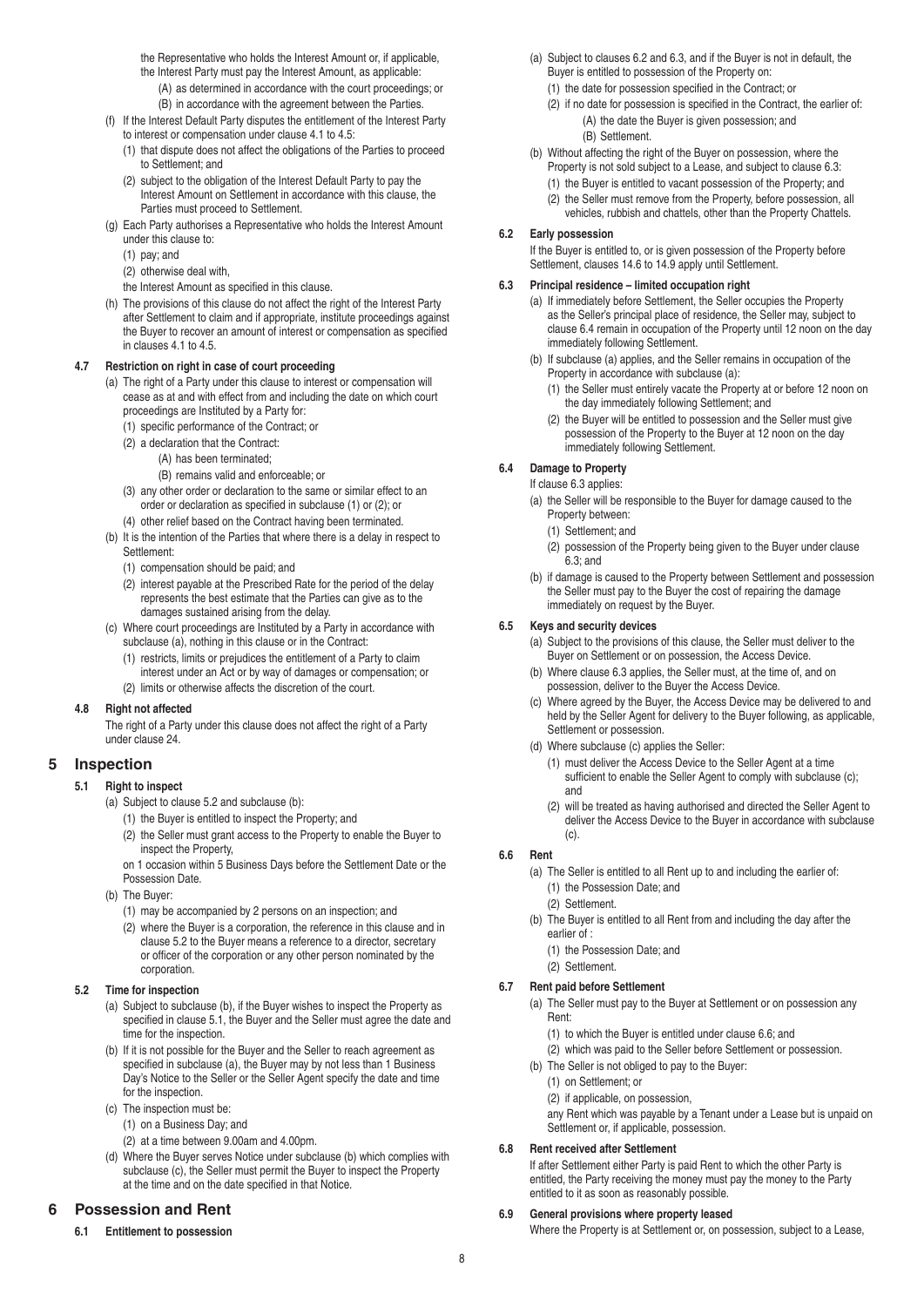the following will apply.

- (a) The Seller must deliver to the Buyer on the earlier of Settlement or possession, the following.
	- (1) Where the Lease is in writing, an original or true copy of the Lease showing signing by the parties.
	- (2) Where the Lease is liable to be assessed for Stamp Duty or Duty, the original or a true copy of the Lease delivered by the Seller to the Buyer under subclause (1), must show:
		- (A) payment of Stamp Duty; or if applicable
		- (B) that the Lease has been Duty Endorsed.
	- (3) Where the Lease is an oral lease or tenancy agreement, a written memorandum setting out all relevant details applicable to the Lease which are applicable on Settlement or possession.
	- (4) A statement which shows:
		- (A) the Rent payable for the Rent Period during which Settlement occurs or possession is given to the Buyer; and
		- (B) the amount paid by the Tenant before Settlement or possession in respect to the Rent Period specified in subclause (A).
	- (5) The Property Condition Report where a Property Condition Report has been prepared in respect to the premises the subject of the Lease.
	- (6) Where the Tenant has provided a Tenant Bond under the Lease, the Tenant Bond and any interest which has accrued on the Tenant Bond:
		- (A) by payment of a Bank Cheque in favour of the Buyer for the amount of the Tenant Bond; or
		- (B) by the provision of documentation which will effect the transfer of, or the Seller's rights in respect to, the Tenant Bond to the Buyer.
	- (7) A Notice signed by the Seller or the Seller Representative, addressed to each Tenant, in a form reasonably determined by the Seller:
		- (A) in which the Seller notifies the Tenant of the sale of the Property to the Buyer; and
		- (B) which directs the Tenant to pay all Rent as from Settlement or possession to the Buyer or as otherwise directed by the Buyer in writing.
- (b) Subject to clause 6.8, where, as at the Settlement Date or on the Possession Date, Rent was due to the Seller and has not been paid by
	- the Tenant, the following apply.
	- (1) The Buyer assigns to the Seller the unpaid Rent.
	- (2) The Buyer will immediately on request by the Seller sign:
		- (A) a deed of assignment of that unpaid Rent in favour of the Seller; and
			- (B) a notice to the Tenant of the assignment,
		- which deed and notice of assignment must be prepared by the Seller at the expense of the Seller.
	- (3) The Seller may institute proceedings against the Tenant for the unpaid Rent.
- (c) Where a person has:
	- (1) guaranteed the obligations of the Tenant under the Lease; and
	- (2) executed the Lease as a guarantor,
	- the Seller will, unless the guarantee specifies otherwise, be treated as having assigned to the Buyer the benefit of that guarantee.
- (d) Where a person has:
	- (1) guaranteed the obligations of the Tenant under the Lease; and (2) executed a guarantee document which is not included in the Lease, the Seller must deliver that guarantee document to the Buyer at the time specified in subclause (a) and, unless the guarantee document otherwise specifies, the Seller will be treated as having assigned the
- benefit of the guarantee to the Buyer. (e) Where subclause (d) applies and the guarantee document is liable to be assessed for Stamp Duty or Duty, the original or a true copy of the guarantee document delivered by the Seller to the Buyer under subclause (d) must show:
	- (1) payment of Stamp Duty; or if applicable
	- (2) that the guarantee document has been Duty Endorsed.
- (f) Where a guarantee as incorporated in a lease or guarantee document provides that the guarantee is not capable of assignment, except with the approval of the guarantor, the Seller must on request by the Buyer cooperate with the Buyer in requesting the guarantor to grant approval for the assignment of the guarantee to the Buyer.
- (g) Any fee payable to a guarantor in accordance with subclause (f), must be paid by the Buyer.

#### **6.10 Lease Provisions apply**

Clauses 6.6 to 6.9 inclusive will apply where the Contract provides that the Property is sold subject to the Lease.

# **7 Outgoing**

#### **7.1 Seller and Buyer obligation**

- (a) Subject to this clause, the Seller must pay each Outgoing payable up to and including the earlier of :
	- (1) the Possession Date; and
	- (2) Settlement.
	- (b) The Buyer must pay each Outgoing payable from and including the day after the earlier of:
	- (1) the Possession Date; and
	- (2) Settlement.

### **7.2 Apportionment**

An Outgoing payable under clause 7.1 must be apportioned and any amount payable by one Party to the other must be paid:

- (a) at Settlement; or
- (b) where the Contract is a Terms Contract, on the Possession Date; or
- (c) at a later time agreed by the Parties in writing.

### **7.3 Buyer not liable for Land Tax**

The Buyer is not liable to pay any amount on account of Land Tax where the Property is at the Possession Date or on Settlement, a residence which is capable of being used as a residence and for no other purpose.

#### **7.4 Settlement Date 30 June**

- (a) Where:
	- (1) the Settlement Date is before or on 30 June; and
	- (2) Settlement does not occur before 5 pm on 30 June for a reason attributable to the Buyer,
	- the Buyer must pay to the Seller any Land Tax assessed in respect to
	- the Land as at midnight on 30 June calculated as if the Land is the only land owned by the Seller.
	- (b) If:
		- (1) the Settlement Date is before or on 30 June;
		- (2) a separate Certificate of Title for the Land has been issued before 1 June;
		- (3) the Seller has given a Notice to the Buyer not later than 15 Business Days before the Settlement Date, that:
			- (A) the Seller is the registered proprietor of land other than the Land; and
			- (B) the Land and that other land are liable to Land Tax; and
		- (4) Settlement does not occur before 5:00pm on 30 June for a reason attributable to the Buyer,

the Buyer must pay to the Seller at Settlement the Land Tax assessed in respect to the Land for the Financial Year which commences on 1 July following the date specified in subclause (1).

- (c) Subject to clause (d) the Notice as specified in subclause (b)(3): (1) may, subject to the Contract Date being before 1 June, be
	- incorporated in the Contract; and
	- (2) where the Notice is incorporated in the Contract in accordance with subclause (1), that Notice will be treated as having been given in accordance with subclause (b)(3).
- (d) The provisions of subclause (c) do not apply unless before 1 June: (1) a separate Certificate of Title for the Land has issued; and
	- (2) the Buyer has been given Notice by the Seller of the issue of that separate Certificate of Title for the Land.

# **7.5 Land Tax - Subdivided Land**

- (a) Where on Settlement or the Possession Date:
	- (1) the Property is not a residence as described in clause 7.3; and
	- (2) the Land is the subject of a subdivision after the commencement of the Financial Year in which the Possession Date or Settlement occurs,
	- Land Tax will be apportioned as specified in subclause (b).
- (b) Where subclause (a) applies, Land Tax will be apportioned and payable as an Outgoing in accordance with clauses 7.1 and 7.2 on the basis that the Land Tax payable in respect to the Land is:
	- (1) the same proportion as the area of the Land bears to the total area of the Subdivision Land; and
	- (2) the Subdivision Land is the only land owned by the Seller.

# **7.6 Land Tax general**

- (a) Where clause 7.3 applies, the Seller must pay all Land Tax assessed in respect to the Property.
- (b) Except as provided in clause 7.3, and subject to clauses 7.4 and 7.5 Land Tax must be apportioned:
	- (1) as an Outgoing and paid as provided in clauses 7.1 and 7.2; and
	- (2) otherwise on the basis that the Land is the only land owned by the Seller.

# **8 Risk**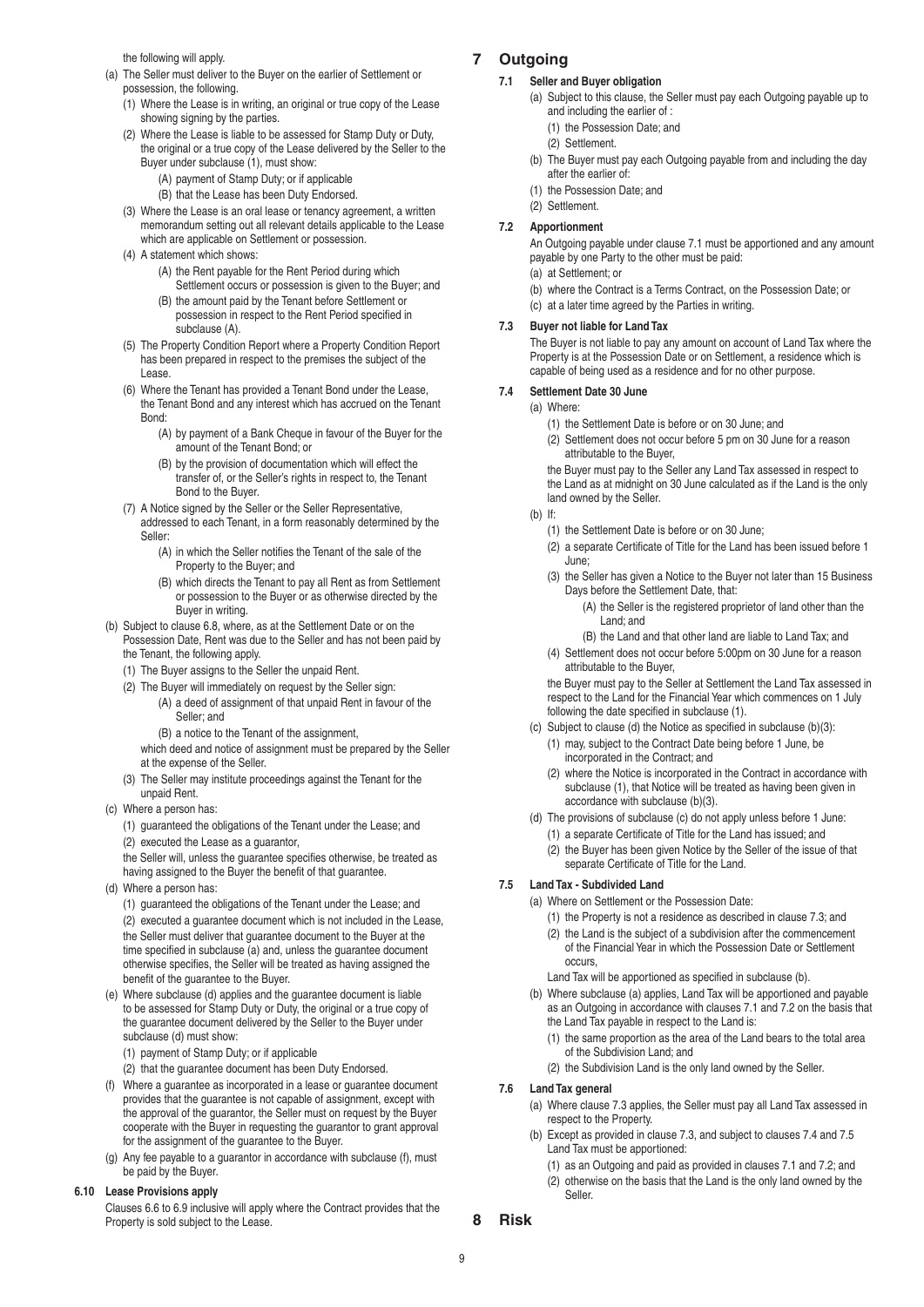# **8.1 Passing of risk**

Despite any rule of law or equity to the contrary, risk relating to the Property passes from the Seller to the Buyer at the time when the:

- (a) Purchase Price is paid in full; or
- (b) Buyer becomes entitled to possession of the Property; or
- (c) Buyer is given possession of the Property;
- whichever first occurs.

### **8.2 Damage or destruction**

(a) If the Property includes a building or other improvement which is: (1) destroyed; or

(2) partially damaged,

before Settlement, subclause (b) will apply.

- $(h)$  If
	- (1) the building is a residence and is made substantially uninhabitable; or
	- (2) in any other case, a building or other improvement is made substantially unusable for the current use as at the Contract Date; clauses 8.3 to 8.7 will apply.

#### **8.3 Notice of damage or destruction**

The Seller must, immediately following the damage or destruction referred to in clause 8.2, give Notice to the Buyer specifying the following.

- (a) Full particulars of the damage or destruction.
- (b) That the Buyer may, within 15 Business Days of service of the Notice terminate the Contract.
- (c) That it is desirable for the Buyer to obtain legal advice following service of the Notice.

#### **8.4 Right of Buyer to terminate**

The Buyer may, within 15 Business Days of the service of Notice under clause 8.3, give Notice to the Seller that the Buyer has elected to terminate the Contract.

#### **8.5 Right of Seller to terminate**

- If:
- (a) clause 8.2 applies;
- (b) the Seller has insured the building or permanent improvement specified in clause 8.2 against damage or destruction;
- (c) the Seller within 5 Business Days after the damage or destruction specified in clause 8.2, notifies the insurer of a claim for the loss arising from the damage or destruction;
- (d) the Seller in notifying the claim in accordance with subclause (c), makes a request to the insurer that the insurer make a cash payment to the Seller in respect to the loss; and
- (e) the insurer has not within 10 Business Days after notification or the lodgment of the claim by the Seller, whichever is the later, agreed in writing to provide a cash payment to the Seller to compensate the Seller for the loss,

the Seller may within 15 Business Days of the service after the Notice in accordance with clause 8.3, by Notice to the Buyer or the Buyer Representative, terminate the Contract.

# **8.6 Termination**

- $(a)$  If
	- (1) the Buyer gives a Notice to the Seller in accordance with clause 8.4; or
	- (2) the Seller gives a Notice to the Buyer in accordance with clause 8.5, the provisions of subclause (b) will apply.
- (b) Where subclause (a) applies, the following will apply.
	- (1) Subject to this subclause the Contract is terminated as from and including the date of service of that Notice.
	- (2) The Deposit and any other money paid by the Buyer under the Contract, must be promptly repaid to the Buyer.
	- (3) If the Deposit has been invested by the Deposit Holder in accordance with clause 1.9, the Buyer will be entitled to the interest on the Deposit.
	- (4) If any other money has been paid to the Deposit Holder by the Buyer, and invested by the Deposit Holder with a Deposit Financial Institution, the Buyer will be entitled to the interest on that other money.
	- (5) Subject to subclauses (2) to (4), no Party will have any claim or right of action against the other arising from the termination, except in respect to any matter which arose before the termination.

# **8.7 Right of Buyer to proceed**

If the Buyer, within 15 Business Days of the service of Notice under clause 8.3: (a) gives Notice to the Seller that the Buyer intends to proceed with the

Contract; or

(b) does not give a Notice under subclause (a) or clause 8.4,

the Contract will unless the Seller has given a Notice to the Buyer in

accordance with clause 8.5, remain valid and enforceable, but clause 8.8 and 8.9 will apply.

# **8.8 Reduction of Purchase Price**

- If clause 8.7 applies, the following will apply.
- (a) The Purchase Price will be reduced by the amount of the reduction in value of the Property following the damage or destruction.
- (b) The amount of the reduction of the Purchase Price will, subject to this clause, be the amount which is agreed in writing between the Seller and the Buyer within 30 Business Days of the date of service of the Notice under clause 8.3.
- (c) If the reduction of the Purchase Price is not agreed in writing between the Seller and the Buyer, the amount of the reduction of the Purchase Price must, subject to subclause (d), be determined by arbitration in accordance with clause 25.1.
- (d) Even if:
	- (1) the period specified in subclause (b) has expired; and
	- (2) arbitration proceedings have commenced under subclause (c),
	- the Buyer and the Seller may at any time agree in writing the amount of the reduction of the Purchase Price.

# **8.9 Variation of Settlement Date**

If the Contract proceeds in accordance with clause 8.7 the Settlement Date is the date which is 10 Business Days after the amount of the reduction of the Purchase Price has been:

- (a) agreed between the Buyer and the Seller; or
- (b) determined by arbitration.

# **9 Seller Representation and Warranty**

#### **9.1 Contract Date - Possession Date - and Settlement**

Except as otherwise disclosed in writing by the Seller to the Buyer before the Contract Date, the Seller represents and warrants to the Buyer as at the Contract Date and as at the earlier of possession and Settlement as follows. (a) The Seller does not know of any of the following.

- (1) Any demand, order, requisition or requirement relating to the Property which:
	- (A) has been made by an Authority and remains current; or (B) which an Authority proposes to make.
- (2) Any proposal by an Authority:
	- (A) for the realignment, widening or alteration of the level of any road adjoining the Land; and
	- (B) which would be likely to materially affect the Land or the use of it.
- (3) Any obligation to pay money to an Authority in respect of:
	- (A) work performed or to be performed; or
	- (B) expenses incurred or to be incurred,
	- by an Authority in relation to the Land.
- (4) Except in relation to a Strata Lot, any sewer, drain, pipe, cable or other installation passing through the Land to provide services to other land.
- (5) Any obligation to:
	- (A) construct or repair; or

(B) contribute towards the cost of construction or repair of, a dividing fence between the Land and any adjoining land whether arising under the Dividing Fences Act 1961 or otherwise.

- (6) Any encroachment on the Land by a building or other structure on adioining land.
- (b) No building or other structure on the Land encroaches on adjoining land.
- (c) As far as the Seller is aware, each dividing fence and wall is on the boundary of the Land.
- (d) The Seller:
	- (1) has good title to the Property Chattels; and
	- (2) is, or will be:
		- (A) the sole owner of the Property Chattels; and
		- (B) except as otherwise specified in the Contract, the Property Chattels will be free of any Encumbrance.
- (e) Subject to clause 6.1(b), the Property will be in the same state and condition it was in immediately before the Contract Date.
- (f) As far as the Seller is aware:
	- (1) no person has any right arising from adverse possession; (2) no public right of way or easement has been acquired by enjoyment
	- or use; and
	- (3) no mining lease or licence has been issued under any Act, in respect to the Land.

# **9.2 Contract Date**

Except as otherwise disclosed in writing by the Seller to the Buyer before the Contract Date, the Seller represents and warrants to the Buyer as at the Contract Date as follows.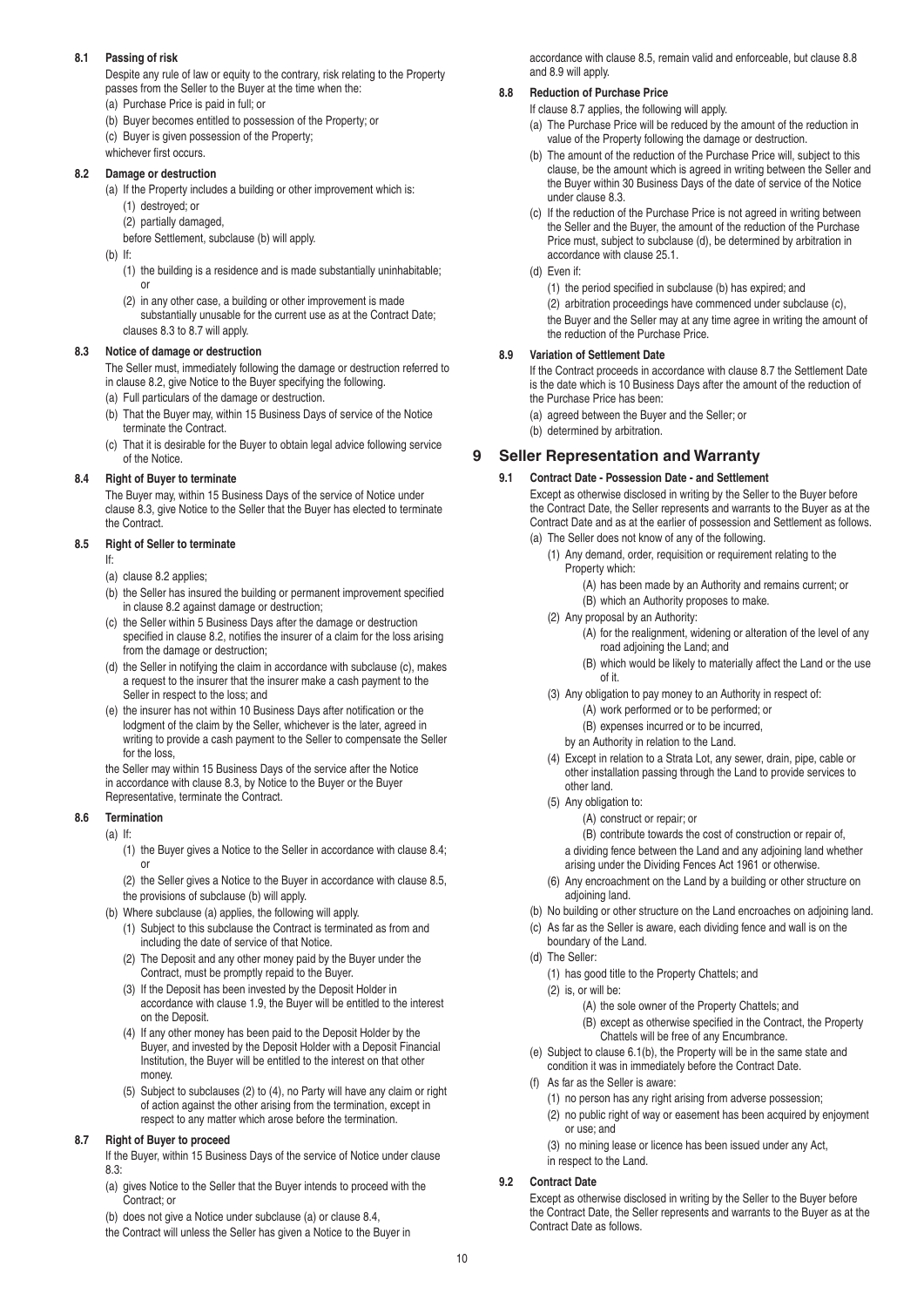- (a) The Seller:
	- (1) has not received a notice of resumption of; and
	- (2) does not know of any intention to resume,
- the Land by an Authority.
- (b) The use of the Property is lawful.

# **10 Strata title**

#### **10.1 When this clause applies**

This clause applies where the Land is a Strata Lot.

# **10.2 Representation and Warranty**

Except to the extent disclosed in writing by the Seller to the Buyer before the Contract Date, or as otherwise specified in the Contract, the Seller represents and warrants to the Buyer at the Contract Date and at the date of Settlement as follows.

- (a) The Seller has paid:
	- (1) each Strata Contribution levied by the Strata Company in respect of the Strata Lot except for any Strata Contribution which is to be apportioned under clause 7.2 or 10.6;
	- (2) all other money due to the Strata Company in consideration of any right or privilege granted by the Strata Company in respect of the Strata Lot;
	- (3) all money due to the Strata Company for:
		- (A) work carried out by the Strata Company in relation to the Strata Lot; or
			- (B) the provision by the Strata Company of an amenity or service to the Strata Lot or to the proprietor or occupier of the Strata Lot;
	- (4) any other money due by the Seller to the Strata Company; and
	- (5) all interest due to the Strata Company on the money specified in subclauses (1), (2), (3) and (4).
- (b) No administrator of the Strata Company has been appointed.
- (c) Except for anything:
	- (1) apparent on an inspection of the Strata Lot and the parcel of which it forms part; or
	- (2) registered or recorded on the Strata Plan; or
	- (3) specified in the Strata Company by-laws,
	- the Seller does not know of anything which will materially affect the Buyer's use or enjoyment of the Strata Lot or of the common property comprised in the Strata Scheme.
- (d) The Seller does not know of any proposal or application to terminate the Strata Scheme.
- (e) The Seller does not know of any current, proposed or pending proceeding or application in relation to the:
	- (1) Strata Scheme;
	- (2) Strata Company; or
	- (3) Strata Lot,
	- in a court or tribunal.
- (f) The Seller does not know of any judgment or order of the State Administrative Tribunal, a court, or the Strata Title Referee in respect to the:
	- (1) Strata Company;
	- (2) Strata Scheme; or
	- (3) Strata Lot
	- which has not been satisfied or complied with.
- (g) Other than changes recorded on the Strata Plan, no change to the Strata Company by-laws has been:
	- (1) voted on by the Strata Company; or
	- (2) ordered by a court or tribunal.
- (h) No money is owing to the Strata Company for work carried out by the Strata Company in relation to the Strata Lot.
- The Seller does not know of any change which:
	- (1) has been made; or
	- (2) is proposed,

to the by-laws of the Strata Company other than changes recorded on the Strata Plan.

- (j) The Seller does not know of any action taken or any proposal to :
	- (1) vary the schedule of unit entitlement recorded on the Strata Plan; (2) grant, vary or surrender any easement or restrictive covenant affecting the Strata Lot or any other part of the parcel;
	- (3) transfer, lease, licence or resume any part of the Strata Lot or the common property;
	- (4) take a lease of land outside the parcel;
	- (5) obtain, vary or surrender a lease of land outside the parcel; or
	- (6) obtain an expenditure approval under section 47(3) of the Strata Titles Act.
- (k) The Seller does not know of any proposal by the Strata Company to pass any resolution which will:
- (1) adversely affect the use and enjoyment by the Buyer of the Strata Lot or of the common property; or
- (2) increase any Outgoing in respect to the Strata Lot.
- (l) The information disclosed in the Strata Regulations Form 28 provided to the Buyer by or on behalf of the Seller is correct.
- (m) The Seller does not know of any fact or circumstance which may result in:
	- (1) proceedings in the State Administrative Tribunal; or
	- (2) proceedings before a Court,
		- being instituted against the registered proprietor of the Strata Lot in respect to any matter relating to:
			- (A) the common property;
			- (B) the Strata Lot; or
			- (C) any action or liability arising under, or referred to in, section 33 of the Strata Titles Act.

#### **10.3 Indemnity by Seller and right of Buyer**

- (a) Except for a matter in respect to which the Buyer has agreed in writing to be bound the Seller indemnifies and agrees to indemnify the Buyer against any Loss the Buyer may suffer or incur as a result of a breach by the Seller of a representation or warranty in clause 10.2:
	- (1) as the registered proprietor of the Strata Lot; and
	- (2) which arises from a fact or circumstance which occurs before the earlier of the Possession Date or Settlement.
- (b) The right of the Buyer to terminate the Contract under Part V of the Strata Titles Act:
	- (1) does not affect; and
	- (2) is in addition to every other right of the Buyer arising from the default of the Seller under the Contract.
- **10.4 Voting**
	- On and from the Contract Date until the Buyer becomes registered as the proprietor of the Strata Lot the following will apply.
	- (a) The Seller must:
		- (1) immediately notify the Buyer if the Seller becomes aware of any proposal for members of the Strata Company to vote on a resolution in respect to the Strata Company; and
		- (2) provide a copy of the proposed resolution to the Buyer.
	- (b) The Seller must, if required by the Buyer by Notice, vote in the manner directed by the Buyer in respect to any resolution proposed to be passed by the members of the Strata Company.
	- (c) If a section 47(3) Strata Notice is given to each proprietor in the Strata Scheme the following provisions apply.
		- (1) The Seller must immediately give Notice to the Buyer of: (A) the Section 47(3) Strata Notice;

(B) the date of service of the Section 47(3) Strata Notice; and attach to the Notice from the Seller a copy of the Section 47(3) Strata Notice.

- (2) The Buyer may, following the service of the Notice under subclause (1), serve a Notice on the Seller directing the Seller to notify the council of the Strata Company that the Seller objects to the expenditure specified in the Section 47(3) Strata Notice.
- (3) Where the Buyer gives a Notice to the Seller in accordance with subclause (2), the Seller must immediately notify the council of the Strata Company that the Seller objects to the expenditure specified in the Section 47(3) Strata Notice.
- (d) The Seller must not and must ensure that any mortgagee of the Strata Lot does not, without the prior approval in writing of the Buyer: (1) propose; or
	- (2) vote in favour of,
	- any resolution of the Strata Company.
- (e) The Seller must ensure that any mortgagee of the Strata Lot does not, without the prior approval in writing of the Buyer, vote in favour of any proposed expenditure referred to in a Section 47(3) Strata Notice.

#### **10.5 Strata company application**

- (a) Subject to subclause (b), the Seller authorises the Buyer and the Representative of the Buyer to make application to the Strata Company in respect to the:
	- (1) information;
	- (2) documents to be inspected; and
	- (3) certificates,
	- specified in Section 43 of the Strata Titles Act.
- (b) Subject to the Strata Company requiring payment, the Buyer must pay to the Strata Company the fee prescribed by the Strata Regulations in connection with any application made in accordance with subclause (a).

#### **10.6 Apportionment of Strata Special Contribution**

(a) This clause applies where, on or before the Settlement Date, the Strata Company has levied a Strata Special Contribution in respect to the Strata Lot.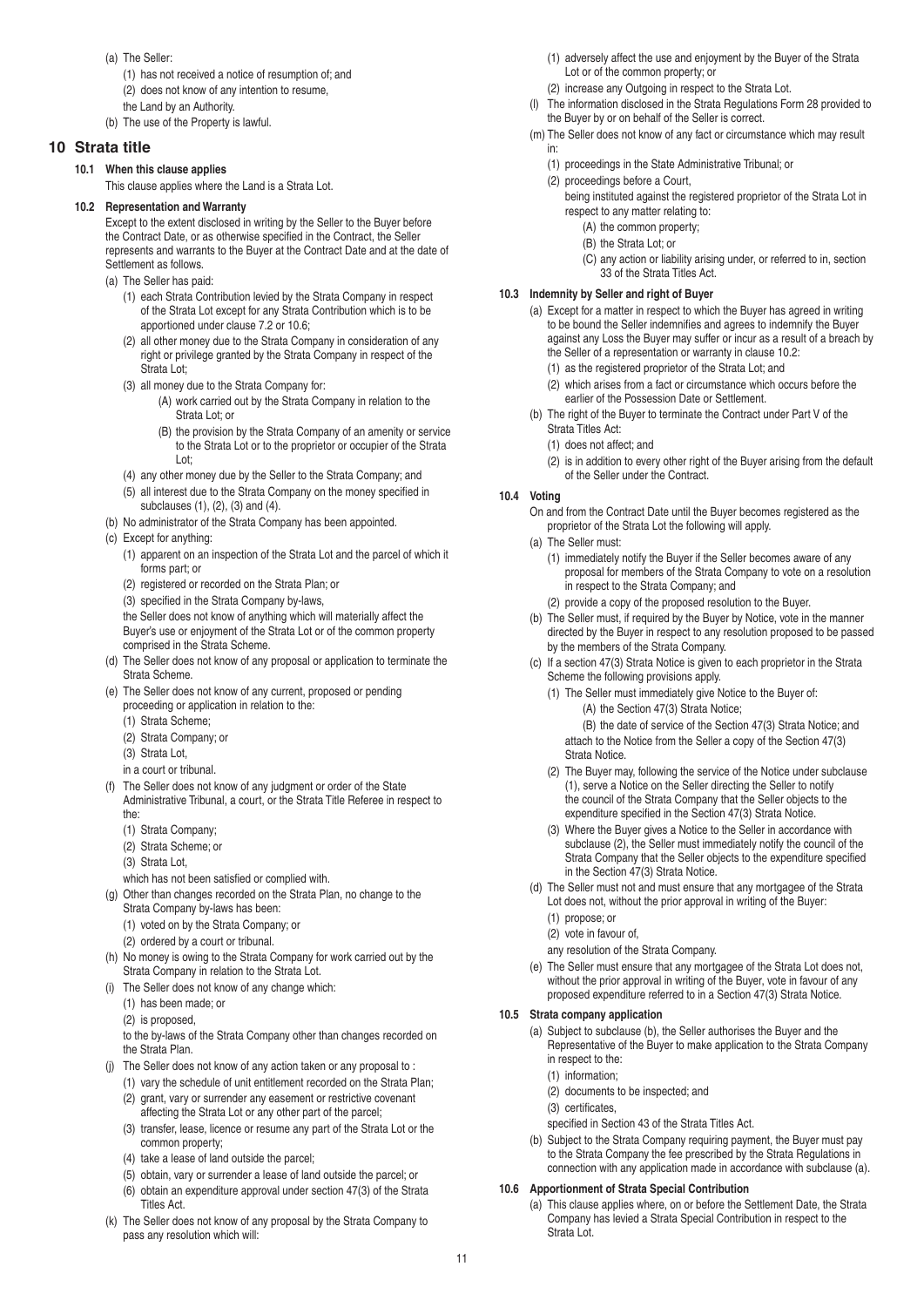- (b) If an instalment of a Strata Special Contribution is payable in a Financial Year before the Financial Year in which the Settlement Date occurs, the Seller will be solely responsible for payment of that instalment.
- $(c)$  If:
	- (1) the whole of the Strata Special Contribution; or
	- (2) an instalment of the Strata Special Contribution, is payable in the Financial Year in which the Settlement Date occurs, the whole of the Strata Special Contribution or that instalment of the Strata Special Contribution will be apportioned between the Seller and the Buyer as if the Strata Special Contribution is an Outgoing for the purposes of clauses 7.1 and 7.2.
- (d) If any instalment of the Strata Special Contribution is payable in a Financial Year after the Financial Year in which the Settlement Date occurs, the Buyer will be solely responsible for payment of that instalment.
- (e) If after the Settlement Date and in a Financial Year in which the Settlement Date occurs, a Strata Special Contribution is levied:
	- (1) there will be no adjustment of that Strata Special Contribution; and
	- (2) the Buyer will be solely liable for and must pay the Special Strata Contribution applicable to the Strata Lot.

#### **10.7 Property included**

(a) The Property includes:

- (1) the share of the Seller in the common property comprised in the Strata Plan; and
- (2) the benefit of any lease, licence, right or special privilege in respect to the common property and which is granted to the proprietor of the Strata Lot and which attaches to the Strata Lot.
- (b) The Property is sold subject to every lease, licence, right or special privilege granted to a third party in respect of the common property.

# **10.8 Interests notified**

Without affecting any other provision of this clause the Seller sells the Land subject to the interests registered and notifications recorded on the Strata Plan on the Contract Date.

# **11 Electricity/Underground Power**

**11.1 Land not connected to electricity supply** If before the Contract Date the Land has not been connected to the electricity supply the Buyer will be responsible at the Buyer's expense for the connection of the Land to the electricity supply.

#### **11.2 Electricity Scheme Agreement**

- (a) This clause will apply if, on the Contract Date:
	- (1) the Property has been connected to the electricity supply under the Electricity Extension Scheme; and
	- (2) the Seller is a party to the Electricity Scheme Agreement in relation to the Property.
- (b) The Seller must, a reasonable time before the Settlement Date, arrange for Western Power to prepare and then deliver to the Buyer the standard form Western Power documentation under which:
	- (1) the Seller is released from obligation under the Electricity Scheme Agreement; and
	- (2) the Buyer becomes liable for all obligations under the Electricity Scheme Agreement.
- (c) The documentation specified in subclause (b) must be executed as appropriate by the Seller and the Buyer not later than 3 Business Days before the Settlement Date.
- (d) The Seller must, before Settlement, pay to Western Power each: (1) capital contribution; and
	- (2) electricity supply and other charge,

payable to Western Power under the Electricity Scheme Agreement up to the Settlement Date and provide evidence to the Buyer at Settlement of compliance with this subclause.

- (e) The Seller, if entitled to a refund of part or all of the capital contributions paid under the Electricity Scheme Agreement waives absolutely all right to receive a refund of any capital contribution which may become payable by Western Power in the future.
- (f) If there is any refund of any capital contribution paid to Western Power under the Electricity Scheme Agreement that refund of capital contribution will belong absolutely to the Buyer.
- (g) The Seller must deliver the documentation specified in subclause (b) and (c) to the Buyer on Settlement.
- (h) Immediately following Settlement the Buyer must lodge the documentation specified in subclause (b) and (c) with Western Power.
- **11.3 Cost of Electricity Scheme Agreement documentation** The Seller must pay all legal and other costs incurred in preparing the documentation specified in clause 11.2.
- **11.4 Underground power**

If before the Contract Date an Authority has determined that underground

power will be installed or, underground power has been installed: (a) in the area within which the Land is situated; and

(b) the Land is required to be, or has been connected to the underground power supply,

clauses 11.5 and 11.6 will apply.

### **11.5 Underground power rate payable by Buyer**

- If: (a) clause 11.4 applies; and
- (b) the Authority has not before the Contract Date prescribed: (1) an Underground Power Rate; and
	- (2) the manner in which the Underground Power Rate must be paid,
- the Buyer will be responsible for payment of the Underground Power Rate.

# **11.6 Underground power rate payable by Seller**

- (a) If:
	- (1) clause 11.4 applies; and
	- (2) the Authority has before the Contract Date prescribed:
		- (A) an Underground Power Rate; and (B) the manner of payment of the Underground Power Rate,
	- subclause (b) applies.
	- (b) Where subclause (a) applies, the Seller must:
		- (1) before Settlement pay the Underground Power Rate to the Authority and provide proof of payment before or at Settlement; or
		- (2) on Settlement:
			- (A) pay the Underground Power Rate to the Buyer on the basis that the Buyer will then be responsible for payment of the Underground Power Rate to the Authority; or
			- (B) secure payment of the Underground Power Rate in a manner acceptable to the Buyer.

# **12 Sewer/Septic Tank**

**12.1 Property connected**

- (a) If on the Contract Date:
	- (1) the Land is connected to a Water Corporation sewer; but
	- (2) any amount remains unpaid or will become payable after Settlement for that connection (whether under a Water Corporation loan agreement or otherwise).
		- the Seller must pay that amount:
			- (A) to the Water Corporation before Settlement and provide evidence of payment to the Buyer at Settlement; or (B) to the Buyer at Settlement.
	- (b) If the amount as specified in subclause (a) is paid to the Buyer at Settlement, the Buyer must pay that amount to the Water Corporation immediately following Settlement.
	- (c) If the amount as specified in subclause (a) is paid to the Buyer Representative at Settlement:
		- (1) the Buyer Representative must pay that amount to the Water Corporation immediately following Settlement; and
		- (2) the Buyer irrevocably authorises and directs the Buyer Representative to pay the relevant amount to the Water Corporation in accordance with subclause (c)(1).

# **12.2 Land not connected**

- If on the Contract Date:
- (a) the Land is not connected to a Water Corporation sewer; and
- (b) whether or not the Water Corporation has issued a notice requiring the Land to be connected to a Water Corporation sewer,

the Buyer will be solely responsible for the connection of the Land to a Water Corporation sewer.

# **12.3 Decommissioning of Septic Tank**

- If on the Contract Date:
- (a) there is a septic tank on the Land; and
- (b) the septic tank has not been decommissioned,
- the Buyer will be solely responsible for decommissioning the septic tank.

# **13 Subdivision**

# **13.1 When this clause applies**

- (a) Subject to subclause (b), and except as otherwise provided, this clause applies only if the Land is not a Lot at the Contract Date.
- (b) Where the Land is a Proposed Strata Lot only clauses 13.6, 13.8 and 13.9 apply.

# **13.2 Contract conditional**

- (a) The Contract is conditional on the following.
	- (1) An application for the subdivision of the Lot from the Original Land being lodged with the Planning Commission within 3 months after the Contract Date.
	- (2) The Planning Commission granting approval for the subdivision of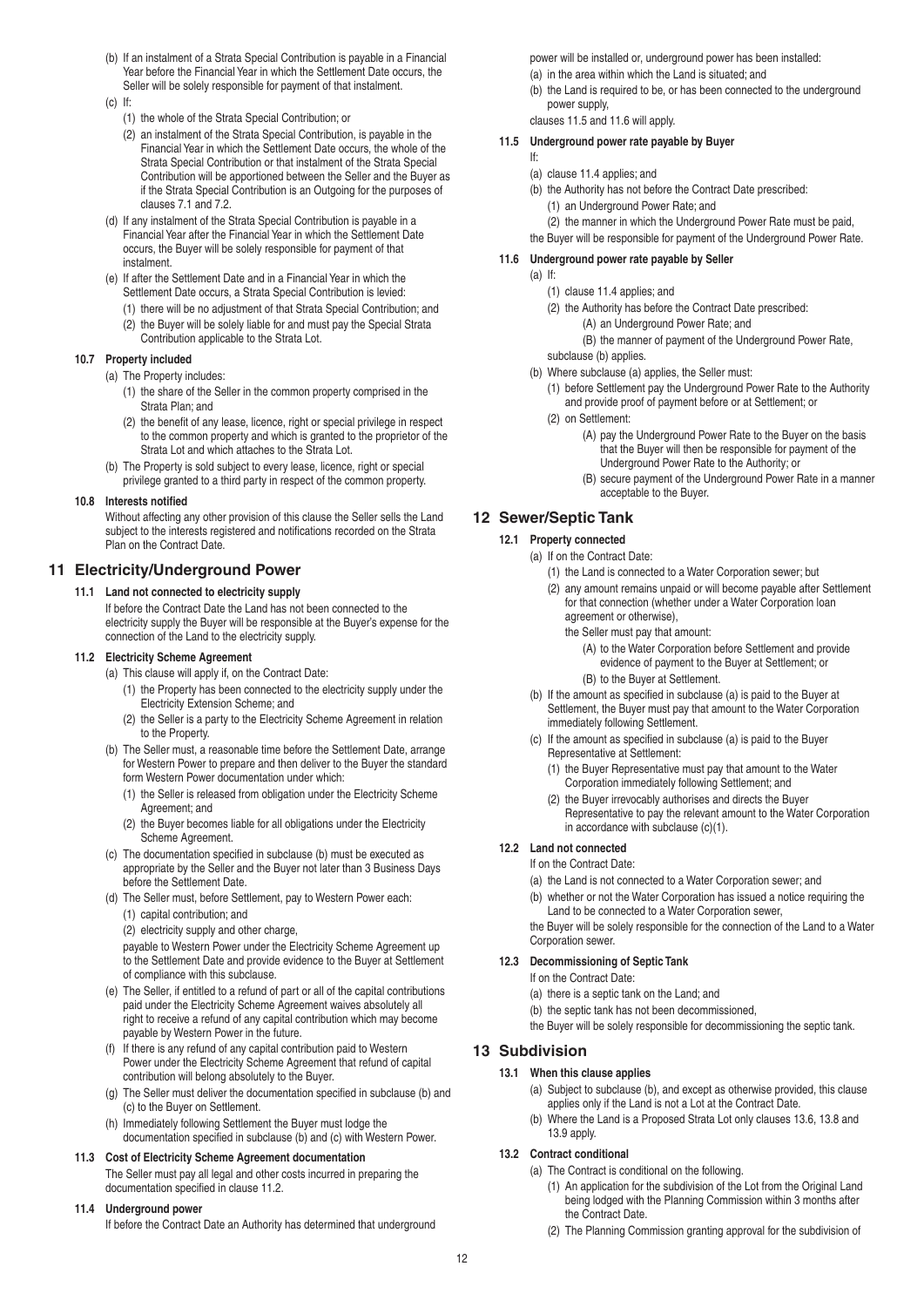the Lot from the Original Land within 6 months after the Contract Date, or any longer period as specified in:

- (A) the Contract;
- (B) a subsequent agreement in writing between the Parties.
- (b) Subject to clause 13.5 where the Planning Commission grants approval for subdivision subject to a condition, the Planning Commission will be treated as having granted approval for subdivision for the purposes of subclause (a).
- (c) Where a condition specified in subclause (b) is not satisfied on or before
	- the relevant date specified in subclause (a), the Contract terminates: (1) at midnight on the date when the relevant period in subclause (a) expires; and
	- (2) without the requirement for either Party to give to the other a Notice of Termination.

#### **13.3 Further condition for subdivision**

- (a) The Contract is also conditional on the following.
	- (1) The Planning Commission endorsing approval on a Subdivision Plan within 12 months after approval for subdivision by the Planning Commission.
	- (2) The Subdivision Plan being In Order for Dealing within 3 months after the date of endorsement of approval by the Planning Commission in accordance with subclause (1).
- (b) Each period specified in subclause (a) will, if applicable, be extended as specified in:
	- (1) the Contract; or
	- (2) a subsequent agreement in writing between the Parties.

#### **13.4 Application and Subdivision Plan**

- (a) The Seller must, if the Seller has not already done so, lodge an application with the Planning Commission for the subdivision of the Subdivision Lot, from the Original Land, within 15 Business Days after the Contract Date.
- (b) Following the lodgment of the application in accordance with subclause (a), the Seller must use reasonable endeavours to:
	- (1) obtain the approval of the Planning Commission to the subdivision of the Subdivision Lot from the Original Land; and
	- (2) subject to the approval of the Planning Commission to the subdivision, arrange for preparation of a Subdivision Plan including the Subdivision Lot, and for the Subdivision Plan to be:
		- (A) lodged at Landgate; and
		- (B) endorsed as In Order for Dealing,

as soon as practicable.

- (c) Following the determination of the application for subdivision by the Planning Commission, the Seller must, within 10 Business Days after:
	- (1) the approval of the Planning Commission for subdivision; or
	- (2) the refusal of the Planning Commission to grant approval for subdivision,

give Notice to the Buyer of the determination of the Planning Commission and provide a copy of the determination of the Planning Commission to the Buyer.

- (d) The Seller must also on request by the Buyer:
	- (1) advise the Buyer of progress relating to the application to the Planning Commission for subdivision; and
	- (2) provide to the Buyer a copy of the determination of the Planning Commission in respect to an application for subdivision unless the Seller has already done so.

#### **13.5 Unacceptable condition or requirement imposed by Planning Commission**

- (a) If the Planning Commission grants approval for the subdivision of the Lot from the Original Land subject to a condition or requirement which either the Seller or the Buyer, acting reasonably:
	- (1) is unwilling to comply with; or
	- (2) considers to be prejudicial,
	- the Party who:

(A) would be bound to comply with the condition or requirement; or

- (B) is prejudiced by the condition or requirement,
- may within 15 Business Days of being notified of the condition or requirement, elect by Notice to the other Party to terminate the Contract.
- (b) The reference in subclause (a) to a condition or requirement of the Planning Commission includes a condition or requirement imposed by the Planning Commission that is subject to the satisfaction of a condition or requirement of an Authority other than the Planning Commission.
- (c) If subclause (b) applies, the provisions of subclause (a) will apply to the condition or requirement imposed by the other Authority.
- (d) Subject to subclause (a) where subclause (c) applies the following will apply.
	- (1) The Seller must use reasonable endeavours to obtain the approval of the other Authority.
	- (2) If the other Authority imposes a condition or requirement, the Seller

must within 10 Business Days of being notified of the condition or requirement:

- (A) give Notice to the Buyer of the condition or requirement of the Authority; and
- (B) provide a copy of the condition or requirement to the Buyer. (e) The Seller must on request by the Buyer:
	- (1) advise the Buyer of progress relating to the satisfaction of a condition or requirement imposed by the other Authority; and
	- (2) provide to the Buyer a copy of the condition or requirement of the other Authority unless the Seller has already done so.

#### **13.6 Proposed Strata Lot**

Where the Subdivision Lot is a Proposed Lot on a Strata Plan, the Seller must use best endeavours to arrange for the Subdivision Plan, being a Strata Plan, to be registered at Landgate within the period specified or referred to in Section 70(4) of the Strata Titles Act.

#### **13.7 Termination of Contract**

- (a) If either condition specified in clause 13.3(a) is not satisfied within the time specified in clause 13.3, the Contract terminates at midnight at the end of the last day of the period specified in clause 13.3:
	- (1) without the requirement for notice by either Party to the other; and (2) subclause (c) then applies.
- (b) If Notice terminating the Contract has been given under clause 13.5: (1) the Contract terminates on the date of service of the Notice; and (2) subclause (c) then applies.
- (c) Where subclause (a) or (b) applies, the following apply.
	- (1) The Deposit and any other money paid by the Buyer under the Contract, must be promptly repaid to the Buyer.
	- (2) If the Deposit has been invested by the Deposit Holder in accordance with clause 1.9, the Buyer will be entitled to the interest on the Deposit.
	- (3) If any other money has been paid to the Deposit Holder by the Buyer, and invested by the Deposit Holder with a Deposit Financial Institution, the Buyer will be entitled to the interest on that other money.
	- (4) Subject to subclause (1) to (3), no Party will have any claim or right of action against the other arising from the termination, except in respect to any matter which arose before the termination.

#### **13.8 Strata Lot – obligation to construct development**

If the Contract includes an obligation for the Seller to construct a building or other permanent improvement in connection with the sale of a Proposed Strata Lot to the Buyer, the Seller must:

- (a) undertake the construction of the building or permanent improvement: (1) in a proper and workmanlike manner; and
	- (2) in accordance with any plans or specifications which are attached to, or incorporated in the Contract; and
- (b) where on the Contract Date construction has not commenced, commence construction as soon as practicable after the Contract Date or on any date specified in the Contract and following commencement of construction, cause:
	- (1) construction to proceed; and
	- (2) the construction of the building or other permanent improvement to be completed,
- as soon as practicable after commencement of construction.

# **13.9 Issue of title – Settlement Date**

- (a) As soon as practicable after the Subdivision Plan is In Order for Dealing, the Seller must:
	- (1) apply for, and arrange for the issue of a separate Certificate of Title for the Subdivision Lot; and
	- (2) notify the Buyer in writing, as soon as practicable after a separate Certificate of Title has been issued for the Subdivision Lot.
- (b) Unless otherwise provided in the Contract, the Settlement Date will be the date which is:
	- (1) 15 Business Days after the Seller notifies the Buyer that a separate Certificate of Title has issued for the Subdivision Lot; or
	- (2) where:
		- (A) the Buyer is aware that a separate Certificate of Title has been issued for the Lot; and
		- (B) the Buyer has notified the Seller that the Buyer is aware that a separate Certificate of Title has issued for the Lot,
	- 15 Business Days after the Buyer has so notified the Seller.

# **14 Terms contract**

- **14.1 When this clause applies**
	- This clause applies only if the Contract is a Terms Contract.

#### **14.2 Right to pay Purchase Price**

Subject to the Buyer giving not less than 10 Business Days prior notice in writing to the Seller, the Buyer may pay the full balance of the Purchase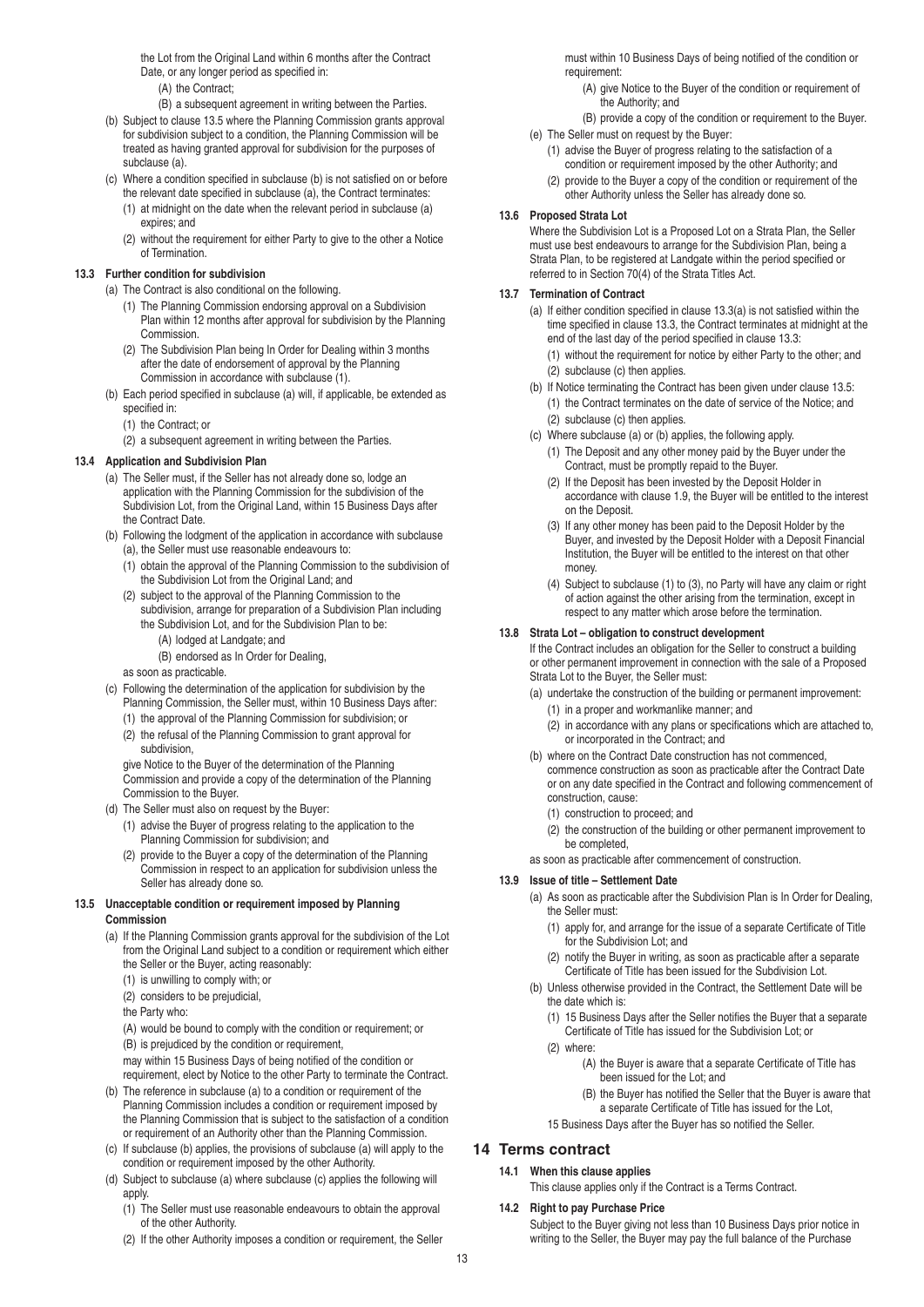Price at any time earlier than the time for payment specified in the Contract.

#### **14.3 Right to pay instalment of Purchase Price**

- (a) Subject to subclauses (b) and (c) the Buyer may, at any time, pay to the Seller part of the Purchase Price outstanding.
- (b) Unless a payment in accordance with subclause (a) is the whole of the balance of the Purchase Price outstanding, any payment made in accordance with subclause (a), must be in the sum of \$1,000, or a multiple of \$1,000.
- (c) Any payment made in accordance with this clause will:
	- (1) be treated as payment of the last instalment or instalments of the Purchase Price due under the Contract; and
	- (2) not affect the obligation of the Buyer to pay the next instalment of the Purchase Price on the due date for payment.

#### **14.4 Obligation to pay balance of Purchase Price**

- (a) If the Buyer fails:
	- (1) to pay any instalment of the Purchase Price due under the Contract, on the due date for payment; and
	- (2) to pay the instalment specified in subclause (1), within the time specified in a Notice served on the Buyer under subclause (b), the whole of the balance of the Purchase Price, and all other money due under the Contract, will immediately become due and payable by the Buyer to the Seller.
- (b) If the Buyer has failed to pay an instalment of the Purchase Price on the due date the Seller may serve Notice on the Buyer. The Notice must:
	- (1) specify particulars of the instalment of the Purchase Price which has not been paid on the due date; and
	- (2) require the Buyer to pay the instalment specified in subclause (b) (1) within the time specified in the Notice being not less than 10 Business Days after the service of the Notice.

#### **14.5 Right to pay mortgagee**

- (a) If the Land is subject to a mortgage, the following will apply.
- (b) Subject to subclause (c), the Buyer may pay any instalment of the Purchase Price due under the Contract, to the mortgagee under the mortgage, in reduction of the amount owed under the mortgage.
- (c) The Buyer must give Notice to the Seller of any payment made by the Buyer in accordance with subclause (b).
- (d) An amount paid by the Buyer under subclause (b) will be treated as payment of the instalment of the Purchase Price next due to be paid by the Buyer under the Contract.
- (e) The Seller authorises the Buyer to:
	- (1) obtain information from the mortgagee as to the amount owed under the mortgage; and
	- (2) pay any amount to the mortgagee, in reduction of the amount owing under the mortgage.
- (f) The Seller authorises the mortgagee to:
	- (1) provide any information requested by the Buyer; and
	- (2) accept any amount paid by the Buyer in reduction of the account owing under the mortgage.

#### **14.6 Insurance**

- (a) The Buyer must as from and including the Possession Date take out and maintain with an insurer authorised to operate under the Insurance Act in the names of:
	- (1) the Buyer;
	- (2) the Seller; and
	- (3) any mortgagee of the Land,
	- for their respective rights and interests, the insurance specified in subclause (b).
- (b) The insurance required to be taken out and maintained under subclause (a) is as follows.
	- (1) Insurance in respect to each building and other permanent improvement on the Land for full replacement value against damage or destruction by fire, storm, tempest, earthquake and any other risk as reasonably determined by the Seller of which Notice is given to the Buyer.
	- (2) Public liability insurance in respect to:
		- (A) the death or injury of a natural person; or
		- (B) damage to or destruction of property of other persons,
		- in respect of any one incident, in the sum of \$20 million or any greater amount reasonably required by the Seller.
- (c) The Buyer must:
	- (1) provide to the Seller a copy of each policy of insurance taken out in accordance with subclause (a) and (b);
	- (2) not alter or vary the insurance taken out under subclause (a) and (b), without prior written notification to the Seller and in the event of the substitution or variation of any insurance taken out, comply with the provisions of subclauses (a), (b) and (c)(1); and
	- (3) provide proof to the Seller that the insurance is current.
- (d) If the Buyer fails to:
	- (1) take out insurance as required under subclauses (a) and (b); or
	- (2) provide proof to the Seller that the insurance is current,
	- the Seller may, without notice to the Buyer, and without being obliged to do so, take out and maintain the insurance required in accordance with subclauses (a) and (b).
- (e) If the Seller takes out and maintains insurance in accordance with subclause (d) the Buyer must pay to the Seller on demand:
	- (1) all cost incurred by the Seller in taking out and maintaining the insurance; and
	- (2) interest, on that amount at the Prescribed Rate, from the date each cost was incurred, up to and including the date on which each cost, together with interest, is repaid to the Seller.
- The rights of the Seller under subclause (d) do not affect the rights of the Seller arising on default, and in particular, under clause 24.

#### **14.7 Insurance – Strata Lot**

- (a) The provisions of clause 14.6 will not apply where:
	- (1) the Property is a Strata Lot; and
	- (2) the Buyer provides proof to the Seller that as at possession, the Strata Company has taken out and is maintaining insurance in respect to each risk and for the liability specified in clause 14.6(b).
- (b) Where subclause (a) applies, the Buyer must:
	- (1) if required by the Seller, immediately provide to the Seller a copy of each policy of insurance taken out by the Strata Company;
	- (2) if the insurance taken out by the Strata Company is altered or varied, provide to the Seller details of the altered or varied insurance immediately the Buyer becomes aware of the alteration or variation, and in particular, provide details of any substitute insurance taken out by the Strata Company; and
	- (3) provide proof to the Seller that the Strata Company insurance is current.
- (c) The Seller may, by Notice to the Buyer, require that the Buyer take out insurance which:
	- (1) is additional to the insurance taken out by the Strata Company;
	- (2) is specified in the Notice from the Seller to the Buyer; and
	- (3) provides additional insurance in respect to each risk and the liability specified in clause 14.6(b).
- (d) If the Seller gives notice to the Buyer under subclause (c): (1) the Buyer must take out and maintain the additional insurance; and (2) the provisions of clause 14.6 will apply to the additional insurance.

# **14.8 Application of insurance proceeds**

(a) If, arising from an incident, money becomes payable under the insurance taken out and maintained under this clause subclauses (b) and (c) will apply.

- (b) The Buyer must:
	- (1) subject to any requirement of a mortgagee, where a mortgage is registered over the Land; and
	- (2) at the option of the Seller,
		- apply insurance proceeds arising from damage or destruction of a building or permanent improvement on the Land in:
			- (A) repair, reinstatement or replacement of that building or permanent improvement; or
			- (B) as a payment towards, or in full payment of the Purchase Price then outstanding.
- (c) The Buyer must apply any proceeds of a claim arising from public risk insurance as required, by:
	- (1) the insurer; or
	- (2) the Seller, acting reasonably.
- (d) Where the Property is a Strata Lot:
	- (1) insurance in respect to the Property is covered by insurance taken out by the Strata Company; and
	- (2) arising from an incident money becomes payable under insurance taken out and maintained by the Strata Company,
	- the insurance proceeds must be applied as required by the Strata Company or otherwise in accordance with the Strata Titles Act.

#### **14.9 General obligation - Property and Land**

From and including the date the Buyer is given possession of the Property the Buyer must:

- (a) not:
	- (1) demolish, alter or add to any building or permanent improvement which forms part of the Property; or
	- (2) remove from or add any soil or other material to the Land, except with the prior written approval of the Seller, which approval must not be unreasonably withheld;
- (b) keep the Property in good repair, having regard to the condition of the Property at the Possession Date;
- (c) promptly pay all Outgoings;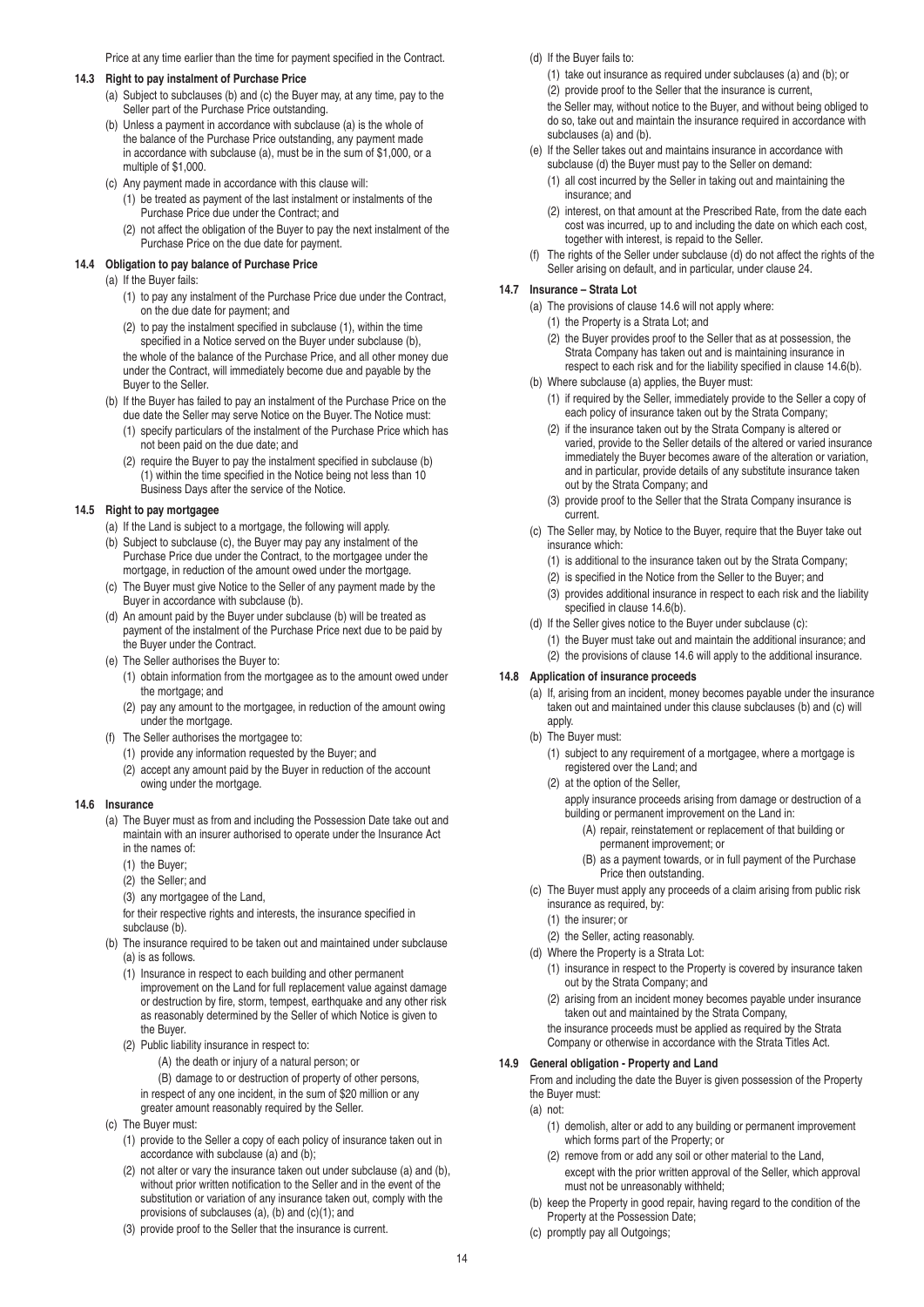- (d) comply with the requirements of all laws, and with:
	- (1) any lease or licence of the Land from the State; and
	- (2) in the case of a Strata Lot any lease, licence or agreement, and every by law applicable to that Strata Lot; and
- (e) if the Property is, or includes a farm or cultivated Land:
	- (1) maintain the farm; and
	- (2) cultivate that Land,

in accordance with the best practice usually followed in the district in which the Land is situated.

#### **14.10 Default – Seller may remedy**

- (a) If the Buyer is in default of an obligation under clause 14.9, the following will apply.
- (b) Subject to subclause (c), the Seller may, without:
	- (1) being obliged to do so; and
	- (2) any obligation to give any further notice to the Buyer, remedy that default.
- (c) Except in the case of an emergency when this subclause will not apply, the Seller may not exercise a right under subclause (b) unless:
	- (1) the Seller has served Notice on the Buyer:
		- (A) specifying the default of the Buyer; and
			- (B) requiring the Buyer to remedy the default within the
			- reasonable time specified in the notice being not less than 10 Business Days after the service of the notice; and
	- (2) the Buyer fails to remedy the default within the time specified in the **Notice**
- (d) For the purpose of exercising the right of the Seller under subclause (b) the Seller may enter on the Land:
	- (1) at a reasonable time except in the case of an emergency when the Seller may enter at any time; and
	- (2) with or without contractors and other persons,
	- to undertake any relevant or necessary work.
- (e) The Buyer must pay to the Seller on demand each cost incurred by the Seller to remedy a default of the Buyer together with interest on each cost at the Prescribed Rate:
	- (1) from and including the date on which payment is made by the Seller; and
	- (2) up to but excluding the date on which the relevant amount, together with interest, is paid to the Seller.
- (f) The rights of the Seller under subclause (b):
	- (1) do not affect any other right of the Seller arising from the default of the Buyer; and
	- (2) in particular, do not affect the rights of the Seller under clause 24.

#### **14.11 Delivery of Transfer and title**

- (a) Subject to subclause (b) and clause 3.10, on payment by the Buyer of all money owing to the Seller under the Contract, including any interest, the Seller must deliver to the Buyer the documentation specified in clause 3.10(a):
	- (1) at the time specified in the Contract; or
	- (2) if no time is specified, on the day which is 15 Business Days after the Seller receives payment in full of the balance of the Purchase Price and other money due under the Contract.
- (b) Clauses 3.1 to 3.3 will apply in respect to the preparation of the Transfer and matters concerning Duty and Stamp Duty.
- (c) The documentation specified in subclause (a) must be delivered to the Buyer at:
	- (1) the place and time agreed between the Seller and the Buyer; and
	- (2) if not agreed in accordance with subclause (1), then:
		- (A) on the day which is a Business Day; and
		- (B) at the time between 9.00am and 5.00pm; and
		- (C) at the place within the Perth CBD,
		- specified by Notice from the Buyer to the Seller given not less than 3 Business Days before the date specified in subclause (a).

# **15 Error or Misdescription**

#### **15.1 Meaning of error or misdescription**

- An error or misdescription of the Property means an error or misdescription in the Contract relating to:
- (a) a physical structure or physical feature of the Property;
- (b) a boundary of the Property; or
- (c) the area of the Land.

### **15.2 No termination or delay in Settlement**

Subject to this clause, an error or misdescription of the Property in the Contract will not:

- (a) entitle the Buyer to terminate the Contract; or
- (b) result in any right for the Buyer to delay Settlement.

# **15.3 Claim for compensation by Buyer**

- Where the Buyer claims:
- (a) there has been an error or misdescription of the Property in the Contract; and
- (b) to be entitled to compensation,

the Buyer must give to the Seller a Notice which specifies the basis of the claim and compensation required by the Buyer not later than 10 Business Days after the Buyer has been given possession of the Property.

#### **15.4 Claim for compensation lost**

If the Buyer fails to give a Notice in accordance with clause 15.3, any right of the Buyer to claim compensation arising from an error or misdescription of the Property in the Contract will cease to apply.

#### **15.5 Determination of claim and compensation**

Where the Buyer serves a Notice under clause 15.3, unless otherwise agreed in writing between the Seller and the Buyer within 15 Business Days of service of the Notice, any issue between the Seller and the Buyer as to:

(a) whether there is an error or misdescription of the Property in the Contract; or

(b) the amount of compensation payable by the Seller to the Buyer, must be determined by arbitration under clause 25.1.

# **16 No Requisition on title**

#### **16.1 Land – freehold land**

This clause only applies if the Land is freehold land.

# **16.2 No requisition or objection**

- (a) The Buyer is not entitled to give a requisition or objection to the Seller in respect to:
	- (1) the title of the Seller in respect to the Land; or
	- (2) the Property.
- (b) The Seller is not obliged to provide a response to a requisition or objection by the Buyer in respect to:
	- (1) the title of the Seller in respect to the Land; and
	- (2) the Property.

# **17 Cost and duty**

#### **17.1 Legal and other cost**

The parties must pay their own legal and other cost and expense in connection with:

- (a) the Contract; and
- (b) Settlement.
- **17.2 Duty and Stamp Duty**

The Buyer must pay Duty and, if applicable, Stamp Duty on the Contract and the Transfer.

#### **17.3 Registration fee**

The Buyer must pay the registration fee payable on the Transfer.

#### **17.4 Default cost**

- (a) A Party in default under the Contract must pay to the other Party all cost and expense incurred by the other Party arising from the default.
- (b) Cost and expense specified in subclause (a) which has been determined before Settlement must be paid on Settlement.
- (c) If some or all of the cost and expense specified in subclause (a) is not paid on Settlement that cost and expense must be paid, after Settlement, on demand by the Party entitled to payment.
- (d) A Party may not refuse to complete Settlement because :
	- (1) a Party liable; or
	- (2) alleged to be liable,

to pay cost and expense under this clause does not pay that cost and expense at Settlement.

# **18 GST**

#### **18.1 Purchase Price does not include GST**

Unless otherwise expressly provided in the Contract, the Buyer is not required to pay to the Seller any amount in addition to the Purchase Price for GST.

#### **18.2 Margin Scheme**

Unless otherwise expressly provided in the Contract, the Seller must not apply the Margin Scheme in respect to the sale of the Property.

# **18.3 GST to be paid on Purchase Price**

- (a) If the Contract provides that GST must be paid in addition to the Purchase Price, the following provisions will apply.
- (b) On Settlement:
	- (1) the Buyer must in addition to the Purchase Price pay the GST on the Purchase Price and any other consideration payable under the Contract; and
	- (2) the Seller must provide a Tax Invoice to the Buyer.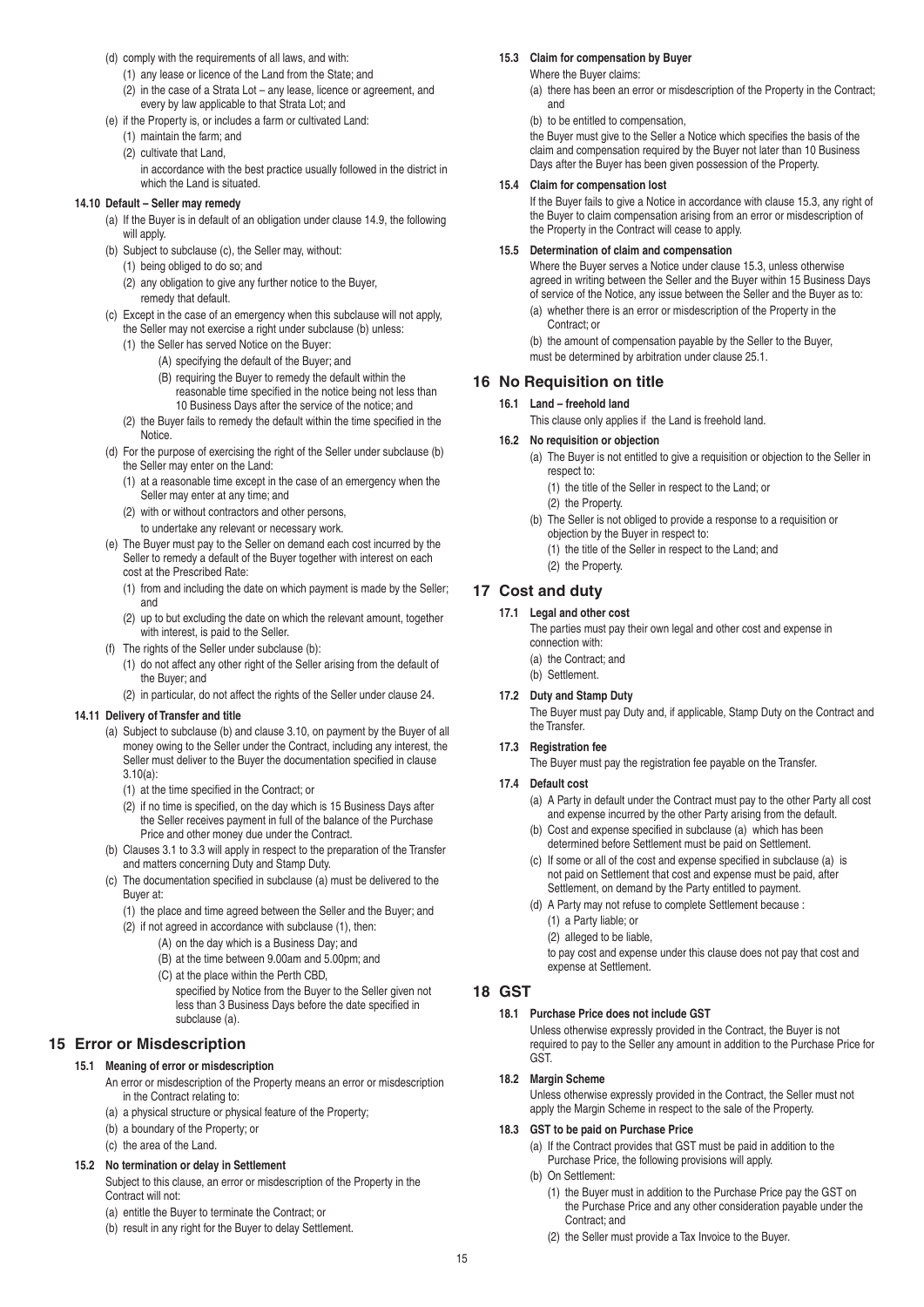# **18.4 GST on damages**

- $(a)$  If:
	- (1) a Successful Party becomes entitled to damages as a result of default under the Contract; and
	- (2) the Successful Party is liable to pay GST on the damages,

the Payment Party must pay to the Successful Party the GST payable by the Successful Party on the damages at the same time as the Payment Party must pay the damages to the Successful Party.

- (b) If subclause (a) applies, the Successful Party must, on payment of the damages, provide a Tax Invoice to the Payment Party.
- (c) The provisions of the clause apply whether or not GST is payable on the Purchase Price.

# **19 Depreciation and Capital Works Deduction**

# **19.1 Price of Depreciating Asset in Contract**

Where:

(a) a Depreciating Asset forms part of the Property; and

(b) the price of that Depreciating Asset has been specified in the Contract, the price of the Depreciating Asset as specified in the Contract will be the sale price of that Depreciating Asset for the purposes of the Income Tax Act.

# **19.2 Price of Depreciating Asset not specified in Contract**

Where:

- (a) a Depreciating Asset forms part of the Property; and
- (b) the price of the Depreciating Asset has not been specified in the Contract

the sale price of that Depreciating Asset for the purposes of the Income Tax Act will be the adjustable value of that Depreciating Asset for the purposes of the Income Tax Act as determined at Settlement.

#### **19.3 Capital Works Deduction**

- (a) If the Property includes capital works which give rise to a Capital Works Deduction the Seller must give the Buyer a written notification within 20 Business Days of Settlement specifying the information necessary to enable the Buyer to claim any remaining Capital Works Deduction.
- (b) The written notification under subclause (a) must comply with Section 262A (4AJA) of the Income Tax Act.

# **20 Registration of Transfer**

#### **20.1 Registration**

- No later than 3 Business Days after Settlement, the Buyer must lodge :
- (a) the Transfer; and
- (b) every other document required to enable the Transfer to be registered at Landgate

and must then use best endeavours to ensure that the Transfer is registered as soon as possible.

#### **20.2 Seller to cooperate**

- (a) The Seller must immediately do everything reasonably requested by the Buyer to enable the Transfer to be accepted and registered at Landgate.
- (b) The Seller must, on request by the Buyer not later than 3 Business Days before Settlement, give to the Buyer a written undertaking in favour of the Buyer, or the Buyer's mortgagee, to comply with subclause (a).

#### **20.3 Landgate requisition**

- (a) If a requisition notice is issued by Landgate relating to the registration of :
	- (1) the Transfer; or
	- (2) in respect of any other document which is lodged for registration with the Transfer,

the Seller and the Buyer must immediately do everything reasonably necessary to satisfy the requirements of the requisition notice.

- (b) Where a requisition notice is issued by Landgate in respect to a document prepared by or on behalf of the Seller, the Seller must, not later than 3 Business Days before the time for payment prescribed by Landgate:
	- (1) pay to the Buyer the fee required by Landgate in respect to that requisition notice; or
	- (2) pay direct to Landgate the fee required by Landgate in respect to that requisition notice and provide a copy of the receipt for the payment issued by Landgate to the Buyer.
- (c) Where the requisition notice issued by Landgate relates to a document prepared by or on behalf of the Buyer, the Buyer must pay to Landgate the fee required by Landgate in respect to the requisition notice issued in respect to that document by Landgate not later than 3 Business Days before the time for payment prescribed by Landgate.

# **21 Notice**

# **21.1 Requirements for Notice**

A Notice to be given under the Contract must be: (a) in writing; and

- (b) in the English language; and
- (c) signed by the Party giving it or that Party's Representative.

# **21.2 Service generally**

Subject to clauses 21.3 to 21.6 a Notice will be treated as having been duly given to a Party if served:

- (a) on a Party which is not a company
	- (1) by delivering the Notice to the Party personally; or
	- (2) by posting the Notice to the Party at the Party's address specified in the Contract; and
- (b) on a Party which is a company
	- (1) by delivering the Notice to the company at its registered office;
	- (2) by posting the Notice to the company at its address specified in the Contract or at its registered office; or
	- (3) in accordance with Section 109X of the Corporations Act.

#### **21.3 Service - Representative**

If a Representative acts for a Party:

- (a) a Notice served on that Representative in accordance with this clause will be treated for all purposes as if the Notice had been served on that Party; and
- (b) a Notice given by that Representative in accordance with this clause will be treated for all purposes as if the Notice had been given by that Party.

# **21.4 Service by facsimile**

(a) If a facsimile number is specified in the Contract or by a Party or a Representative as the facsimile number of that Party or Representative, then:

- (1) a Notice to the relevant Party or the Representative may be transmitted by facsimile to specified facsimile number; and
- (2) a Notice transmitted by facsimile will be treated as served:
	- (A) on the day on which it is transmitted but if it is transmitted after 4.00pm or on a day which is not a Business Day it will be treated as having been served on the next Business Day; and
		- (B) when the facsimile machine which transmits the Notice prints an acknowledgment that every page comprising that Notice has been transmitted to the specified facsimile number.
- (b) Where:
	- (1) a Party has a Representative; and
	- (2) the Representative or Party includes in correspondence to the other Party or the Representative of the other Party, details of the facsimile number of that Party or Representative,
	- the facsimile number so specified will, subject to subclause (c):
	- (3) be treated as the facsimile for that Party or the Representative of that Party; and
	- (4) the provisions of subclause (a) will apply as if that facsimile number is specified in the Contract, or has been specified by a Party or the Representative of that Party as the facsimile number of that Party or Representative.
- (c) Subclause (b) will not apply where a Party or Representative specified in subclause (b), gives Notice to the other Party or the Representative of that other Party that the facsimile number specified in the correspondence is not the facsimile number of the Party or Representative.

# **21.5 Service when Notice posted**

A Notice which has been posted will be treated as served on the third Business Day after the date on which the Notice is posted.

#### **21.6 Change of address**

- (a) A Party may by Notice to each other Party change:
	- (1) the Representative of that Party;
	- (2) the address of that Party; or
	- (3) the address of that Party's Representative; or
	- (4) a specified facsimile number.
- (b) Where a Notice is given under subclause (a) each subsequent Notice to the Party concerned must be served as applicable
	- (1) on the new Representative of the Party, and
	- (2) at any new address or specified facsimile number.

# **22 Time of Essence**

Subject to clause 23, time is of the essence in relation to the provisions of the **Contract** 

# **23 Default Notice**

### **23.1 Requirement for Default Notice**

Neither Party may terminate the Contract as a result of the other Party's default nor may the Seller forfeit any money paid by the Buyer or retake possession of the Property because of the default of the Buyer, unless : (a) the Non Default Party gives a Default Notice to the Default Party; and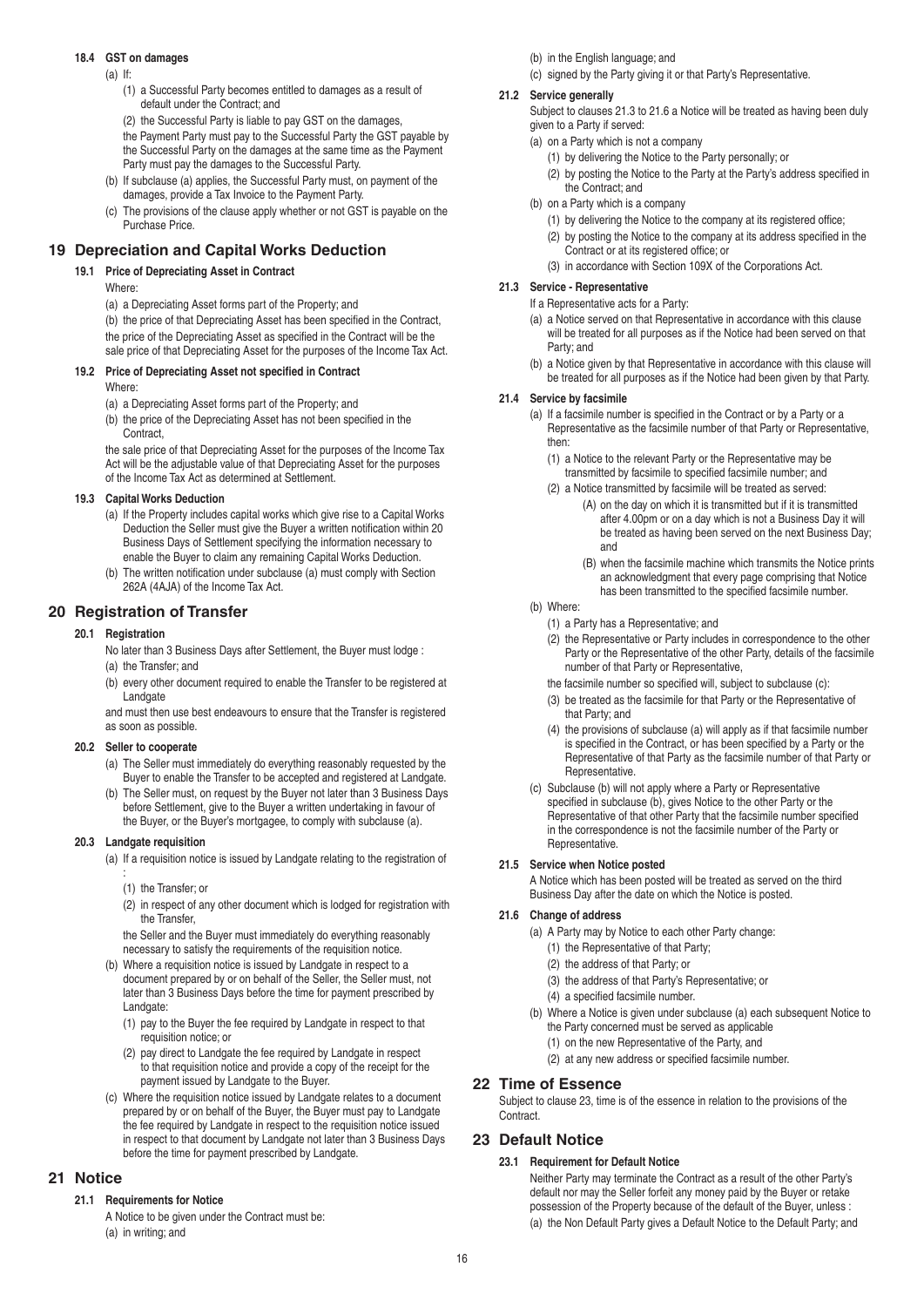(b) the Default Party fails to remedy the default within the time required under the Default Notice.

### **23.2 No limit on right to issue further Notice**

The giving of a Default Notice under clause 23.1 does not prevent the Non Default Party from giving a further Default Notice.

# **23.3 No Default Notice required for repudiation**

Clause 23.1 does not apply if the Default Party repudiates the Contract.

# **24 Default**

#### **24.1 Buyer Default**

If the Buyer :

- $(a)$  is
	- (1) in default under the Contract; and
- (2) has failed to comply with a Default Notice; or
- (b) repudiates the Contract,

the Seller has each right in clause 24.2, in addition to any other right or remedy of the Seller.

# **24.2 Seller right on default or repudiation**

### If clause 24.1 applies, the Seller may:

(a) affirm the Contract and sue the Buyer for damages for default;

- (b) affirm the Contract and sue the Buyer for:
	- (1) specific performance of the Contract; and
	- (2) damages for default in addition to or instead of specific performance;
- (c) subject to clause 23.1, retake possession of the Property;
- (d) subject to clause 23.1 terminate the Contract by Notice to the Buyer, but only if the Default Notice given under clause 23.1 includes a statement that if the default is not remedied within the time specified in the Default Notice the Contract may be terminated; or
- (e) where the Buyer repudiates the Contract, terminate the Contract by Notice to the Buyer.

# **24.3 Further Seller right on termination**

If the Seller terminates the Contract under clause 24.2(d) or 24.2(e), the Seller may, subject to the further provisions of this clause, elect to exercise any one or more of the following.

- (a) Forfeit the Deposit.
- (b) Sue the Buyer for damages for default.
- (c) Resell the Property.

# **24.4 Deposit exceeds 10% of Purchase Price**

- If the Deposit exceeds 10% of the Purchase Price:
- (a) the Seller may under clause 24.3 forfeit only that part of the Deposit which does not exceed 10% of the Purchase Price; and
- (b) any money paid by the Buyer in excess of 10% of the Purchase Price, is to be treated as a payment of an Instalment for the purposes of this clause only.

### **24.5 Resale**

- If the Seller resells the Property in accordance with clause 24.3(c) :
- (a) the Seller is not required to give notice of the resale to the Buyer; and
- (b) the Seller has the discretion, acting reasonably, to determine the manner of resale and the terms and conditions applicable to the resale.

# **24.6 Resale within 12 months**

- If:
- (a) Settlement of the resale of the Property occurs within 12 months after the Seller terminates the Contract; and
- (b) after taking into account the costs and expenses of the resale and the amount of the Deposit which has been forfeited,
- the amount held by the Seller:
- (c) is less than the Purchase Price, the Buyer must pay to the Seller, as liquidated damages, the difference between the amount held by the Seller and the Purchase Price; or
- (d) exceeds the Purchase Price, the excess belongs to the Seller.

# **24.7 Terms Contract**

- If :
- (a) the Contract is a Terms Contract; and
- (b) there is a surplus in accordance with clause 24.6(d); and
- (c) the Buyer had possession of the Property for more than 12 months before the termination of the Contract,
- the Seller must pay the surplus to the Buyer, without interest.

# **24.8 Interest to Seller**

Whether or not Settlement of the resale occurs within 12 months after the Seller terminates the Contract, any interest:

- (a) accrued on the Deposit; or
- (b) on any Instalment paid by the Buyer,

belongs to the Seller.

#### **24.9 Instalment** If the Seller:

- (a) terminates the Contract; and
- (b) holds an Instalment,
- the Seller may hold the Instalment pending:
	- (1) a resale of the Property; or
	- (2) determination of a claim for damages.

### **24.10 Sale within 12 months**

#### If:

- (a) the Seller holds an Instalment in accordance with clause 24.9; and
- (b) resells the Property within 12 months of termination of the Contract,
- the Seller may apply the whole or part of the Instalment to liquidated damages determined in accordance with clause 24.6.

#### **24.11 Payment after 12 months**

Subject to clauses 24.10 and 24.12, the Seller must pay to the Buyer, without interest any Instalment held by the Seller after 12 months following the termination of the Contract.

#### **24.12 Finalisation of proceedings**

- If :
- (a) the Seller has instituted proceedings against the Buyer for damages, following termination of the Contract; and
- (b) the action for damages has not been finalised within 12 months following the termination of the Contract,
- the Seller may hold any Instalment pending the final determination of the action for damages against the Buyer.

# **24.13 Payment after finalisation**

- After determination of the action for damages the Seller :
- (a) may apply the whole or part of the Instalment toward any judgment for damages and costs awarded by the Court; but
- (b) must pay any surplus, after application of the Instalment toward the judgment and costs, to the Buyer, without interest.

# **24.14 Seller default**

- If the Seller:
- (a) is:
	- (1) in default under the Contract; and
	- (2) has failed to comply with a Default Notice; or
- (b) repudiates the Contract,

the Buyer has each right in clause 24.15, in addition to any other right and remedy of the Buyer.

# **24.15 Buyer right on default or repudiation**

If clause 24.14 applies, the Buyer may:

- (a) affirm the Contract and sue the Seller for damages for default;
- (b) affirm the Contract and sue the Seller for:
	- (1) specific performance of the Contract; or
- (2) damages for default in addition to or instead of specific performance; (c) subject to clause 23.1, terminate the Contract by Notice to the Seller, but
- only if the Default Notice given under clause 23.1 includes a statement that if the Default is not remedied within the time specified in the Default Notice, the Contract may be terminated; or
- (d) where the Seller repudiates the Contract, terminate the Contract by Notice to the Seller.

# **24.16 Further Buyer right on termination**

- (a) If the Buyer terminates the Contract under clause 24.15(c) or 24.15(d), the following will apply.
- (b) The Deposit, and any other money paid by the Buyer under the Contract, must be promptly repaid to the Buyer.
- (c) Where the Deposit and any other money paid under the Contract by the Buyer has been paid to the Seller, the Seller must promptly repay the Deposit and, if applicable, that other money to the Buyer.
- (d) If the Deposit has been invested with a Deposit Financial Institution in accordance with clause 1.9, the Buyer will be entitled to the interest earned on the Deposit.
- (e) If any other money paid by the Buyer under the Contract to the Deposit Holder in addition to the Deposit has been invested by the Deposit Holder with a Deposit Financial Institution, the Buyer will be entitled to the interest on that other money invested.
- (f) Except for any money paid to the Deposit Holder by the Buyer under the Contract, the Seller must, on demand, pay to the Buyer interest on any money paid by the Buyer under the Contract at the Prescribed Rate, calculated:
	- (1) from and including the date of payment by the Buyer; and
	- (2) up to, but excluding the date on which the money is repaid to the Buyer.

#### **24.17 Legal cost on termination** Where the Termination Party terminates the Contract as a result of:

17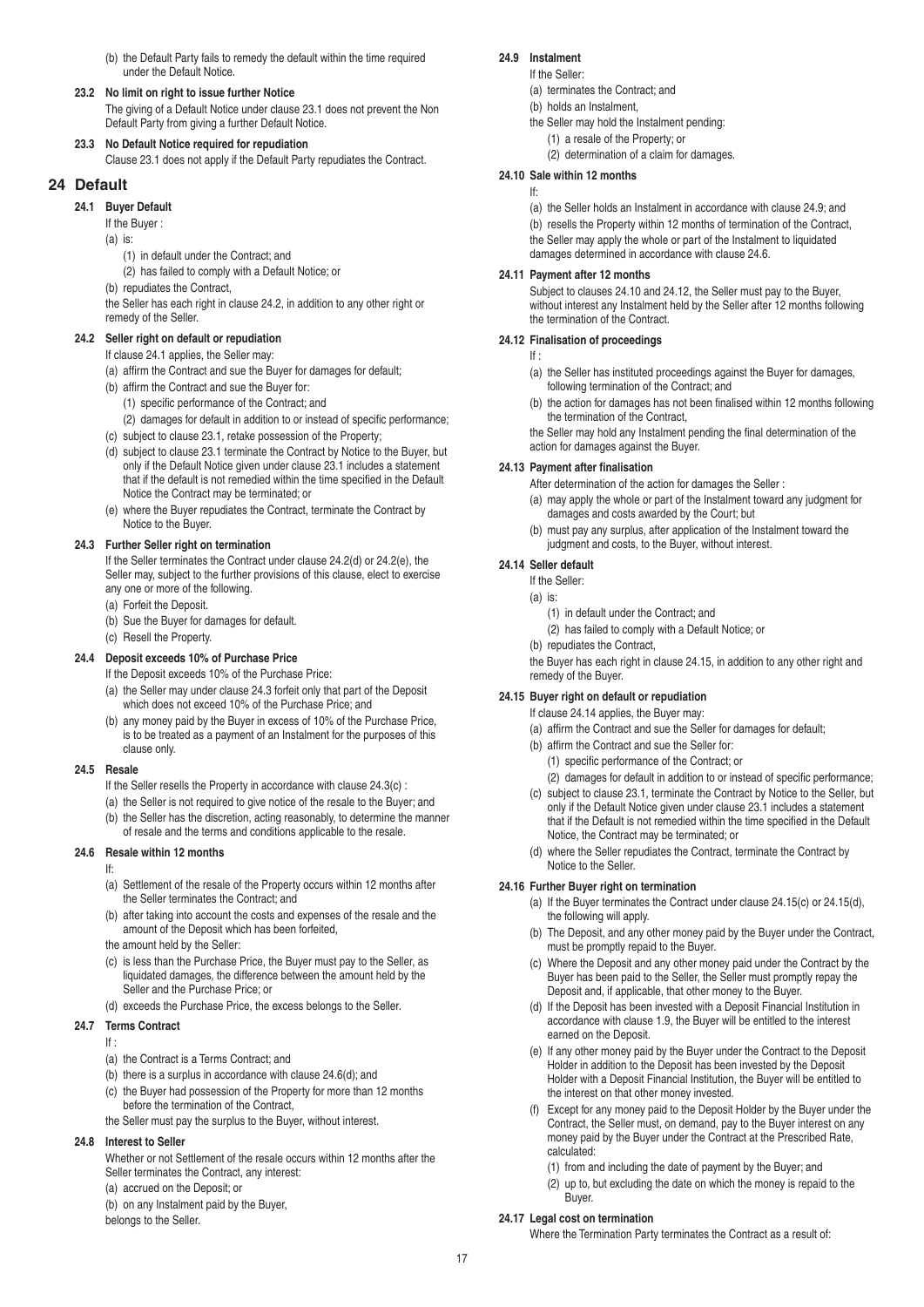(a) the default of; or

(b) the repudiation by,

the Terminated Party, the Terminated Party must pay to the Termination Party all legal costs incurred by the Termination Party in respect to the termination of the Contract arising from the default of the Terminated Party or the repudiation of the Contract by the Terminated Party.

#### **24.18 Rule in Bain v Fothergill excluded**

The rule of law known as the rule in Bain v Fothergill, which limits the damages recoverable from a Seller incapable of making good title, does not apply to the Contract.

# **25 General**

### **25.1 Arbitration**

If anything in relation to the Contract is to be determined by arbitration, the following apply.

- (a) The arbitrator is to be a person jointly appointed by the parties, or, if they cannot agree, by the President of the Real Estate Institute of Western Australia (Inc) at the request of either party.
- (b) The Commercial Arbitration Act 1985 (WA) applies.
- (c) A Party may be represented by a Legal Practitioner at any arbitration proceedings.

#### **25.2 Contract takes priority**

If there is a provision in the Contract which is inconsistent with a provision of this document, the provision in the Contract takes priority to the extent necessary to remove the inconsistency.

#### **25.3 No merger**

Insofar as any obligation under the Contract remains to be complied with after Settlement, that obligation and the relevant provisions relating to that obligation will survive Settlement and continue to be enforceable despite Settlement having taken place.

# **26 Definition and interpretation**

#### **26.1 Definition**

In this document, unless the context otherwise requires, the following words and expressions have the following meanings.

# **Access Device** means:

(a) each key and security device which enables access to the Property; and

- (b) written details of each code which applies in respect to:
	- (1) any security system applicable to; or
	- (2) which enables access to,
		- the Property.

**Act** means an act of Parliament.

**Assessment** means an assessment issued by State Revenue of the amount of Duty payable on the Contract.

**Authority** means any governmental, statutory or other public body or authority including a local government.

**Bank Cheque** means a cheque drawn on itself by a Financial Institution. **Business Day** means any day except a Saturday, Sunday or public holiday in Western Australia.

**Buyer** means each person so specified in the Contract.

**Capital Works Deduction** means a deduction allowed under Division 43 of the Income Tax Act.

**Certificate of Duty** means the State Revenue Certificate of payment of Duty generated through Revenue Online.

**Certificate of Title** means the original Certificate of Title for the Land held by Landgate.

**Commissioner of State Revenue** means the Commissioner of State Revenue specified in section 6 of the Taxation Administration Act 2002  $(MA)$ 

**Contaminated Sites Act** means the Contaminated Sites Act 2003 (WA). **Contaminated Site Memorial** means a Memorial lodged against a Certificate of Title for the Land recording that the Land is a Remediated Site.

**Contract** means the contract between the Seller and the Buyer in which this document is incorporated and includes this document.

**Contract Date** means the date on which the last Party to sign the Contract signs it.

**Corporations Act means** the Corporations Act 2001 (Commonwealth). **Crown Reservation** means any of:

- (a) a reservation as defined in Section 3(1) of the Land Administration Act;
- (b) a covenant registered in accordance with Section 15 of the Land Administration Act;
- (c) a limitation, interest, encumbrance or notification recorded on a transfer of crown land in fee simple in accordance with the Land Administration Act; and

(d) a reservation or clause contained in the Crown Grant of the Land. **Default Notice** means a notice which :

- (a) specifies the default of a Party under the Contract;
- (b) requires the Party in default to remedy the default:
- (c) within 10 Business Days after the date the notice is duly given or:
- (d) within any longer period specified in the Notice; or
- (e) if the Contract is a Terms Contract, within the time specified in Section 6(2) of the Sale of Land Act.

**Default Party** means a Party who the Non Default Party contends is in default under the Contract.

**Deposit** means money paid or payable under the Contract, as a deposit. **Deposit Claimant** means a Party who issues a Deposit Holder Notice. **Deposit Financial Institution** means a Financial Institution with which, if applicable:

- (a) the Seller Agent is authorised to invest trust money in accordance with the Real Estate Act;
- (b) the Seller Representative, being a Legal Practitioner, is authorised to invest trust moneys in accordance with the Legal Practitioners Act; and
- (c) the Seller Representative, being a Settlement Agent, is authorised to invest trust moneys in accordance with the Settlement Agents Act.

# **Deposit Holder** means as applicable:

- (a) the Seller Agent or the Seller Representative to whom the Deposit is paid; and
- (b) where clause 1.3(b) applies the solicitor, Real Estate Agent or Settlement Agent who holds the Deposit.

**Deposit Holder Notice** means a Notice from the Deposit Claimant that:

- (a) specifies the Contract has been terminated; (b) states the basis on which it is contended that the Contract has been terminated;
- (c) states that the Deposit Holder is required to pay the Deposit to the Deposit Claimant; and
- (d) that if the Deposit Respondent disputes that:
	- (1) the Contract has been terminated; or
	- (2) the Deposit should be paid to the Deposit Claimant,

states that the Deposit Respondent must give Notice to the Deposit Claimant and the Deposit Holder within 5 Business Days of service of the Deposit Holder Notice as specified in clause 1.2.

**Deposit Respondent** means the party who is not the Deposit Claimant. **Depreciating Asset** means an asset as defined in the Income Tax Act, except for an asset which attracts a Capital Works Deduction.

**Depreciable Item** means an item which is subject to depreciation under the Income Tax Act.

**Dollars** and **\$** means Australian dollars.

**Duplicate Certificate of Title** means the duplicate of the Certificate of Title for the Land issued by Landgate.

**Dutiable Value** has the same meaning as dutiable value in section 9 of the Duties Act.

**Duties Act** means the Duties Act 2008 (WA).

**Duty** means duty payable under the Duties Act.

**Duty Endorsed** means an endorsement that:

(a) Duty has been paid on the Contract or the Transfer; or

(b) if applicable, the Contract and the Transfer are exempt from Duty,

and in particular has the same meaning as duty endorsed as defined in the Duties Act.

**Electricity Extension Scheme** means the scheme established by Western Power known as the Contributory Extension Scheme under which Western Power agreed to construct an extension to the electricity supply to supply electricity to the Property.

#### **Electricity Scheme Agreement** means:

- (a) the agreement entered into with Western Power under which electricity was provided to the Property under the Electricity Extension Scheme; and
- (b) includes, if applicable, the agreement between the Seller and Western Power under which the Seller assumed the obligations of a former owner of the Property under an agreement as specified in subclause (a).

**Encumbrance** means a mortgage, easement, restrictive covenant, Title Restriction, caveat, Memorial and Rate Encumbrance and includes any right and interest which a person has in relation to the Property.

**Financial Institution** means a financial institution as defined in Section 3 of the Cheques Act 1986 (Commonwealth).

**Financial Year** means each period commencing on 1 July in a year and ending on 30 June in the next succeeding year.

**Future Rate Outgoing** means an Outgoing:

- (a) in respect to the Land; and
- (b) for which, as at Settlement an assessment has not been issued by an Authority in respect to the Financial Year where an Outgoing is liable to be adjusted at Settlement under the Contract.

**GST** means the goods and services tax payable under the GST Act **GST Act** means A New Tax System (Goods and Services Tax) Act 1999 (Commonwealth)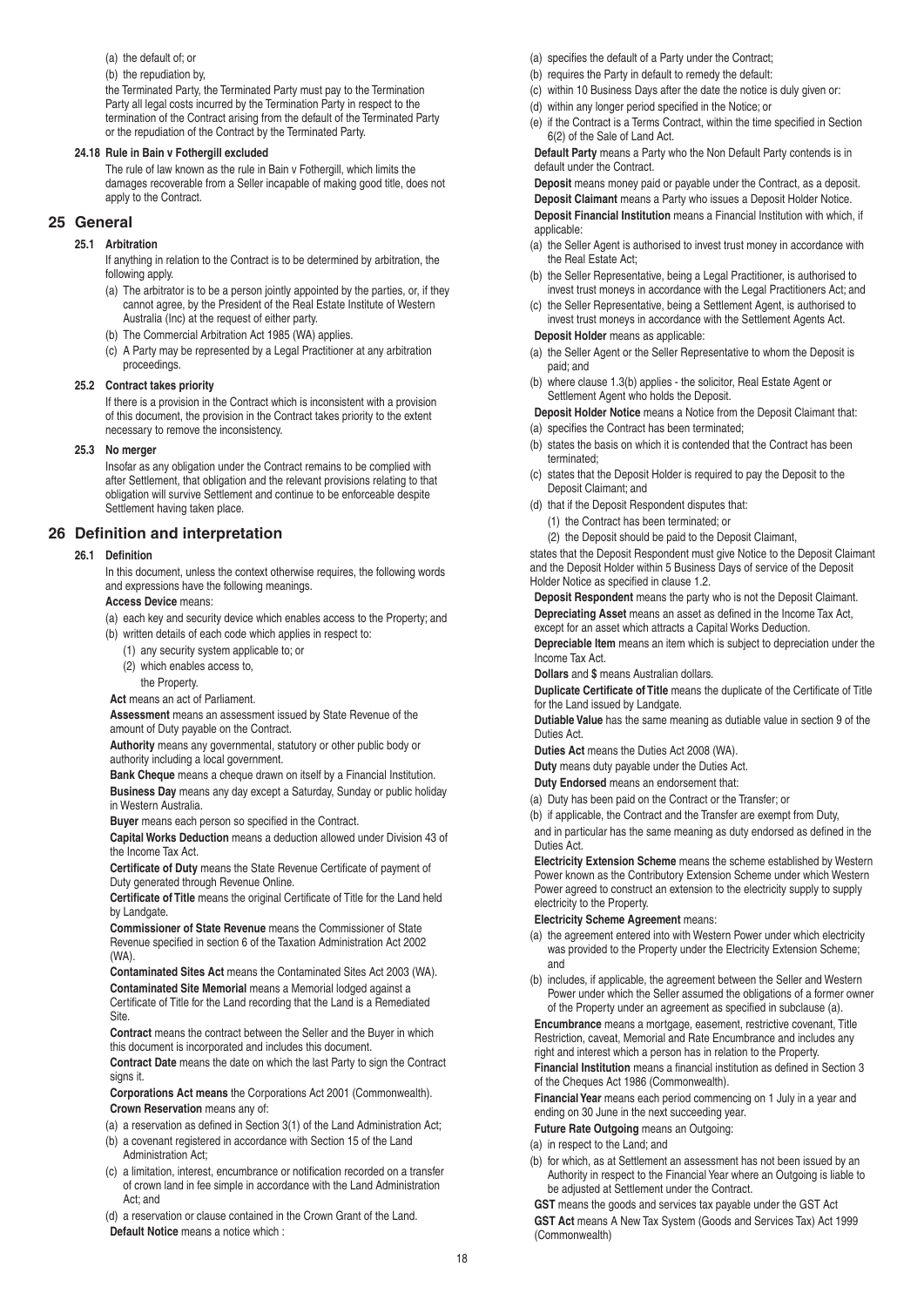**In Order for Dealing** means that the Subdivision Plan has been initialled by an Inspector:

(a) as being in order for dealing; and

(b) in particular, as in order to enable the issue of a separate Certificate of Title for the Lot.

**Income Tax Act** means:

(a) the Income Tax Assessment Act 1936 (Commonwealth); and

(b) the Income Tax Assessment Act 1997 (Commonwealth).

**Inspector** means an officer of Landgate authorised to sign a Subdivision Plan as being In Order for Dealing.

**Instalment** means any money paid by the Buyer under the Contract in excess of the Deposit.

**Instituted** means in relation to court proceedings, that:

(a) a Party has commenced proceedings in a court; and

(b) the originating process which commences those proceedings, has been served on the other Party.

**Insurance Act** means the Insurance Act 1973 (Commonwealth).

**Interest Amount** means the amount specified in the Interest Notice. **Interest Notice** means a notice from the Interest Party to the Interest Default Party in which the Interest Party claims interest or compensation from the Interest Default Party under clause 4.6.

**Interest Party** means a party who claims to be entitled to interest or compensation under clause 4.1 to 4.5.

**Interest Default Party** means the party who the Interest Party claims is liable to pay interest or compensation under clause 4.1 to 4.5.

**Land** means the land which the Seller has agreed to sell to the Buyer including all improvements and other fixed improvements on that land. **Land Administration Act** means the Land Administration Act 1997 (WA). **Landgate** means the Western Australian Land Information Authority established under the Western Australian Land Authority Act 1992 (WA). **Land Tax** means land tax payable under the Land Tax Act and includes,

where applicable, Metropolitan Region Improvement Tax. **Land Tax Act** means the Land Tax Act 2002 (WA).

**Lease** means a lease or tenancy agreement in respect to the Property. **Legal Practitioner** means an Australian legal practitioner as defined in the Legal Profession Act.

**Legal Profession Act** means the Legal Profession Act 2008 (WA).

**Loss** means a claim, judgement, order, financial loss, damages and costs. **Lot** has the same meaning as the definition of lot in the Planning and Development Act.

**Margin Scheme** means the scheme described in Division 75 of the GST Act as the margin scheme.

**Memorial** means a Memorial lodged under an Act.

**Metropolitan Region Improvement Tax** means Metropolitan Region Improvement Tax as defined in the Metropolitan Region Improvement Tax Act 1959 (WA).

**Non Default Party** means a Party who contends that another Party is in default under the Contract.

**Notice** means a notice as specified in clause 21.1.

**Original Land** means the land of which the Lot forms part.

**Outgoing** means :

(a) all rates, taxes, charges (including fixed charges) and other similar expenses payable in relation to the Property (whether periodically or not); and

(b) if the Land or any part is a Strata Lot:

- (1) each Strata Contribution; and
- (2) any money payable periodically under a lease, licence or other agreement referred to in clause 10.7,.

but does not include a tax specified in the Income Tax Act, GST, Duty and Stamp Duty

**Party** means, as the case requires, either the Seller or the Buyer, or both the Seller and the Buyer.

**Payment Party** means the Party who is liable to pay damages or other money to the Successful Party arising from default under the Contract. Perth CBD means the area in or adjoining the City of Perth bounded by Riverside Drive, the Mitchell Freeway, Roe Street, Fitzgerald Street, Newcastle Street, Lord Street, Wellington Street and Plain Street, including

both sides of each street or road. **Planning and Development Act** means the Planning and Development Act 2005 (WA).

**Planning Commission** means the Western Australian Planning Commission.

**Possession Date** means the date the Buyer is entitled to possession under clause 6.1.

**Prescribed Rate** means 9% per annum calculated on a daily basis. **Property** means the Land and the Property Chattels.

**Property Chattels** means all items of property, except the Land and anything which forms part of the Land, which the Seller has agreed to sell to the Buyer under the Contract.

**Property Condition Report** means a report prepared by a Real Estate Agent or other person which records the condition of the premises the subject of a Lease:

(a) as at the date of commencement of that Lease; or

(b) at any time after the commencement of the Lease.

**Proposed Strata Lot** means a lot on a Strata Plan which on the Contract Date has not been registered at Landgate.

**Purchase Price** means the price payable for Property stipulated in the Contract.

**Rate Encumbrance** means a charge:

(a) created over the Land by an Act; and

(b) which:

(1) arises from an Unpaid Rate Outgoing; or

(2) will arise from a Future Rate Outgoing.

**Real Estate Act** means the Real Estate and Business Agents Act 1978  $(WA)$ 

**Real Estate Agent** means a person who is:

(a) defined in the Real Estate Act as a real estate agent; and

(b) is licensed as a real estate agent under the Real Estate Act.

**Remediated Site** means the Land has been classified under the Contaminated Sites Act as "remediated for restricted use".

**Remediated Site Memorial** means a Memorial lodged against the Land under the Contaminated Sites Act which classifies the Land under the Contaminated Sites Act as:

"remediated for restricted use".

**Rent** means rent and other money payable by a Tenant under a Lease. **Rent Period** means each period under the Lease in respect to which the Tenant is required to pay Rent.

**Representative** means a person who is either a Legal Practitioner or a Settlement Agent and who has been appointed to act for a party in relation to Settlement.

**Restricted Use** means the restriction on the use of the Land imposed under the Contaminated Sites Act.

**Revenue Online** also known as ROL means the system developed by State Revenue which enables Duty to be assessed and paid electronically. **Sale of Land Act** means the Sale of Land Act 1970 (WA).

**Section 47(3) Strata Notice** means a notice concerning the purpose of and the amount of expenditure proposed for the Strata Company as specified in Section 47(3) of the Strata Titles Act.

**Seller** means each person so specified in the Contract.

**Seller Agent** means a Real Estate Agent appointed to act on behalf of the Seller in respect to the sale of the Property.

**Settlement** means the completion of the sale and purchase of the Property in accordance with clause 3.

**Settlement Agent** means a person licensed as a settlement agent under the Settlement Agents Act.

**Settlement Agents Act** means the Settlement Agents Act 1981 (WA). **Settlement Date** means the date each Party must complete Settlement:

(a) under clause 3.5; and

(b) any other relevant provision of this document or of the Contract.

**Specified Encumbrance** means an Encumbrance specified in the Contract subject to which the Property will be transferred.

**Stamp Act** means the Stamp Act 1921 (WA).

**Stamp Duty** means stamp duty assessed and payable under the Stamp Act.

**State** means the State of Western Australia.

**State Administrative Tribunal** means the Tribunal known as the State Administrative Tribunal established by the State Administrative Tribunal Act 2004 (WA).

**State Revenue** means the office established by the Commissioner of State Revenue and known as the Office of State Revenue.

**Strata Company** means the strata company as defined in the Strata Titles Act which applies in respect to the Strata Lot.

**Strata Contribution** means:

(a) a Strata Regular Contribution; and

(b) a Strata Special Contribution.

**Strata Lot** means the lot as defined in the Strata Titles Act the subject of the Contract.

**Strata Plan** means a strata plan or survey-strata plan as defined in the Strata Titles Act where:

- (a) in the case of a Strata Lot, the strata plan or survey-strata plan has been registered at Landgate; or
- (b) in the case of a Proposed Strata Lot, the strata plan or survey-strata plan has not been registered at Landgate.

**Strata Regular Contribution** means the normal and regular contribution levied by the Strata Company under Section 36(1)(a) of the Strata Titles Act